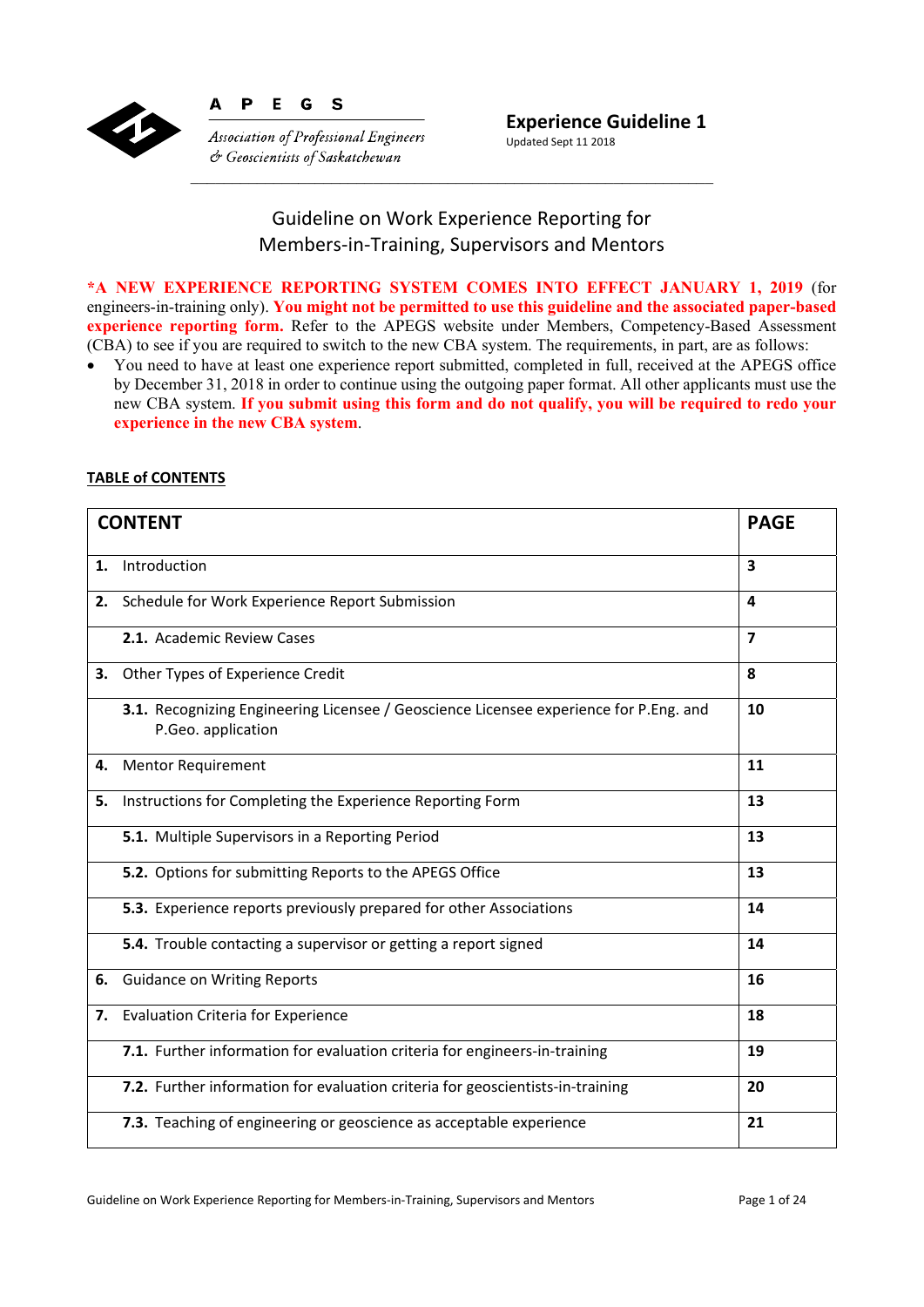

#### E G S  $\mathbf{A}$  $\mathbf P$

Association of Professional Engineers  $c$  Geoscientists of Saskatchewan

## **Experience Guideline 1**

Updated Sept 11 2018

| 8. | Results of Experience Review                               | 22 |
|----|------------------------------------------------------------|----|
|    | 8.1. Appeals                                               | 22 |
|    | 8.2. Disagreement with supervisor and/or mentor evaluation | 23 |

**APPENDIX 1** ‐ Engineering Experience Examples by Discipline

**APPENDIX 2** ‐ Geoscience Experience Examples by Discipline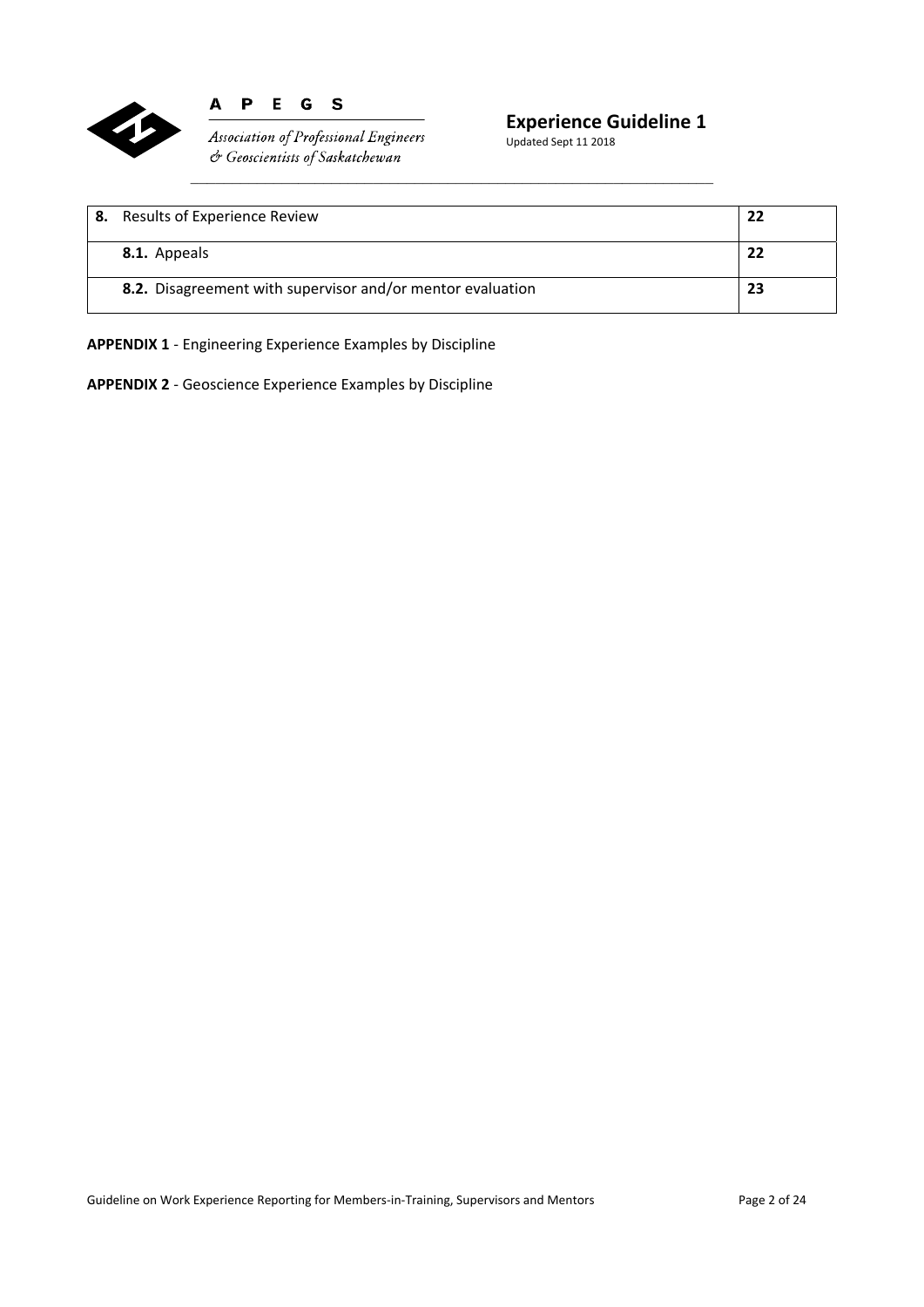

**Association of Professional Engineers**  $\phi$  Geoscientists of Saskatchewan

**Experience Guideline 1** 

Updated Sept 11 2018

## **1. INTRODUCTION**

If you have any questions or require further information after reading this guideline as well as the instructions contained within the experience reporting form, contact the Director of Registration or the Registration Assistant at the APEGS office.

The purpose of the member-in-training program and work experience reporting process is to help ensure:

- a) the development of the member-in-training into a technically capable professional; and
- b) understanding of the relationship with the employer/client, the professional Association and society.

The term "member-in-training" is used when referring to either an engineer-in-training or a geoscientist-intraining.

Members-in-training are responsible for their own success and the development of their career. Receiving structured guidance by reporting to supervisors/mentors and to APEGS via work experience reports will help ensure that acceptable experience is being obtained, professionalism and ethics are being developed, and licensure as a professional is achieved as seamlessly as possible.

**Supervisors and mentors** have important **roles** in development of the member‐in‐training toward professional registration. They have the primary responsibility for verifying the examples reported, evaluating progress, and, at the end of the 48 months of acceptable work experience, recommending whether or not the member‐in‐ training is ready for professional registration. Employers are encouraged to offer the member‐in‐training a full range and progression in responsibilities and opportunities in the practice of engineering or geoscience so that the member-in-training gains experience and exposure in all components of acceptable work experience referred to in Experience Guidelines 2 (for engineering ) and 3 (for geoscience).

The Experience Review Committee serves in an audit capacity to maintain the integrity of the system by reviewing work experience reports, ensuring that members-in-training are obtaining relevant experience, and handling special circumstances. The Committee provides guidance as necessary and seeks to ensure that members‐in‐training are prepared for professional registration.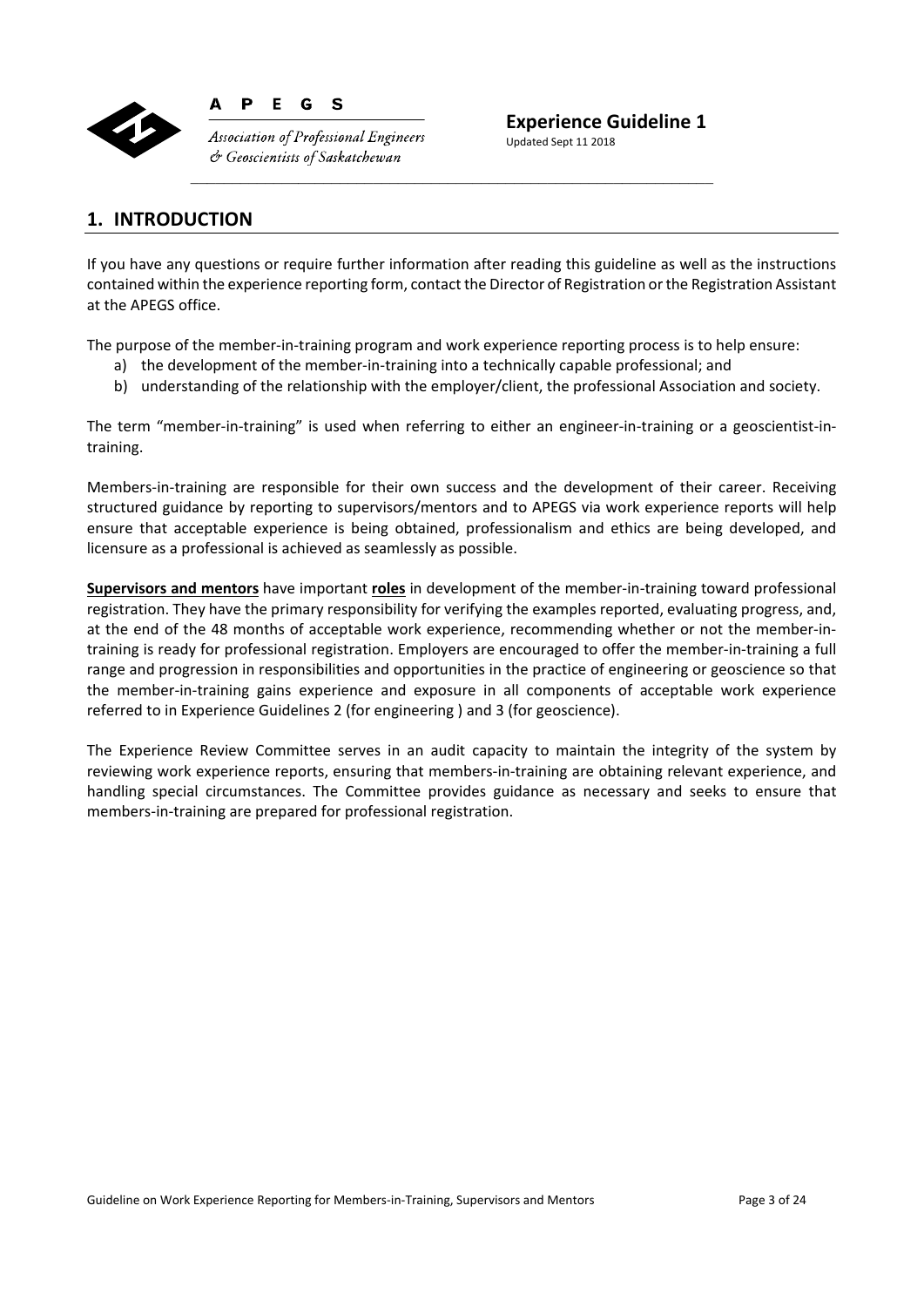

P E G  $\mathbf{s}$ 

**Experience Guideline 1** 

**Association of Professional Engineers**  $\phi$  Geoscientists of Saskatchewan

Updated Sept 11 2018

## **2. SCHEDULE FOR WORK EXPERIENCE REPORT SUBMISSION**

The following are general instructions to guide you for reporting experience. This schedule also applies to member-in-training applicants who are submitting work experience in order to waive confirmatory exams (academic review cases), except five years of experience reports are required in that case (see section 2.1 for further detail on academic review cases). Some of these points are expanded upon in the following paragraph:

- 1. **Submit separate reports for separate jobs**. A change in job function with the same employer is considered a separate job. For pre‐graduation experience, separate work terms are considered separate jobs even if they are a continuation of work from a previous work term.
- 2. The Interim Reports should be of 12 months duration (or less) and the Final Report can be up to 24 months long, but can be of a shorter duration as well. The Final Report is the most recent experience chronologically (and not the last report submitted).
- 3. **At least three experience reports** should be submitted in order for the Experience Review Committee to provide feedback on your progression and to see enough detail in order to make a decision. For example, if a member-in-training is employed by the same organization for a full 48 months without a change in job function (but is progressing in duties and responsibility), reports are submitted at 12 months, 24 months, and 48 months (since completing the bachelor degree). The Final Report will be for less than two years if there are any pre‐graduation experience reports approved.
	- The exception to this schedule is **academic review cases** where five years of experience reports are required. The Final Report should still be maximum of two years, but the other Interim Reports (two minimum) can be for time periods that make sense based on the employment background. See section 2.1 for further detail on academic review cases.
- 4. For those with more than four years of experience, particularly those who have international experience from prior to coming to Canada, **only four years of experience need be submitted for review** (except academic review cases who need to submit five years of experience – see section 2.1) **keeping in mind that at least some of what is submitted must be recent experience (see point 7)**. It is up to you as to which four years of experience you put into experience reports. Factors such as choosing your best experience or whether or not you can get a hold of supervisors can be considered when deciding which experience to submit. Experience for which there will not be an experience report submitted can be provided in resume format and attached to each experience report submission if you wish (to provide Reviewers with an overview of your experience).
- 5. **At least one year of experience reported must be obtained in a Canadian or equivalent‐to‐Canadian work environment with the exception of academic review cases where the entire five years submitted can be international experience.** "Equivalent to Canadian" normally means anything from within Canada or the United States and it does not include Canadian graduate studies. However if you have international experience with a company that uses Canadian standards, customs and codes, it might be considered equivalent to Canadian. Call the APEGS office and speak to the Director of Registration to help you make that determination. Normally the Canadian experience is the Final Report, however, sometimes that is not the case.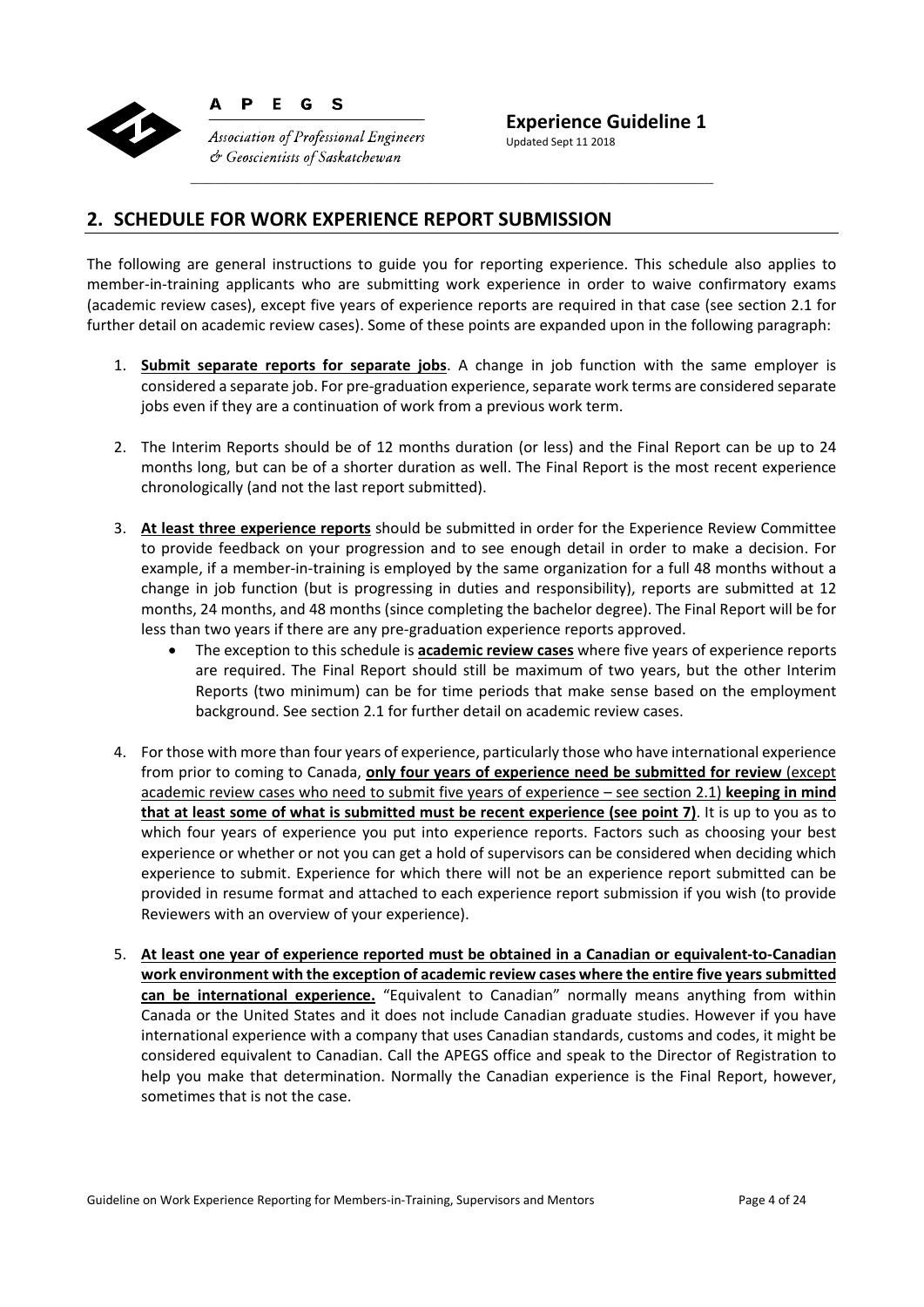

**Association of Professional Engineers**  $\circ$  Geoscientists of Saskatchewan

G S

P E

- In academic review cases where the entire five years submitted is international experience, the candidate is eligible to receive a maximum of three years of experience credit toward professional registration.
- 6. **A maximum of three years experience credit will be granted for international experience and graduate studies combined.** See section 3 on "Other Types of Experience Credit" for further information.
- 7. **Some of the experience approved for professional registration must be recent.** This normally means anything from within the past two years. For example, the end date on your most recent report (the Final Report) must be no more than two years old at the time of professional member application.
- 8. **Report punctually.** Reporting as required and on time is essential to avoid delays in approval of professional membership. Additional work experience reporting can be expected if reports have not been submitted as required. Should this happen to you, submit the completed reports without further delay. Regular reporting allows for assessment of progression and provides valuable feedback to members-in-training and supervisors/mentors if there are concerns with report writing abilities, the experience itself or the rate of progression within the member-in-training period.
- 9. **The number of months experience credit granted will not exceed the actual calendar time period.** For example, you will only receive 12 months credit for a 12 month time period even if you worked 80 hours per week. 40 hours or more of work per week is considered 100% of full‐time for the first page of the experience reporting form. If you worked less than 40 hours per week on the job, then that is considered part-time work and the percentage is calculated based on 40 hours being the maximum. For example, if you worked 10 hours per week as a Teaching Assistant, then you would take the number of months times 25% to come up with the number of months experience credit you are applying for.
- 10. Experience reports **can be submitted out of chronological order**. Any time an experience report is received, the Experience Review Committee will look at your Report Summary and Plan Form (RSF form) located at the end of the experience reporting form and will determine the stage of reporting the current report is and will take that into perspective when reviewing the report. For example, if you are an international graduate who has previous international experience that is delayed in getting signed by international supervisor and the final, Canadian experience report is signed first, you can submit that prior to the earlier international experience reports being submitted.
- 11. **If you are not sure** what experience you should be submitting, call the APEGS office.

## The following are specific instructions regarding some of the points above:

#### **At least three reports should be submitted (Interim Reports 12 months long (or very close to it), Final Report maximum 24 months long)**:

 Normally, soon after convocation with a bachelor degree in engineering or geoscience, the graduate registers as a member‐in‐training. Pre‐graduation experience report(s) are submitted as soon as possible after becoming registered. You may write your pre‐grad experience reports and have them signed at the time the experience was obtained, but you do not submit them to APEGS until you become registered as a member‐in‐training. If you receive credit for pre‐graduation work experience, then you will require less than four years of post‐bachelors experience. The Interim Reports for post‐bachelors experience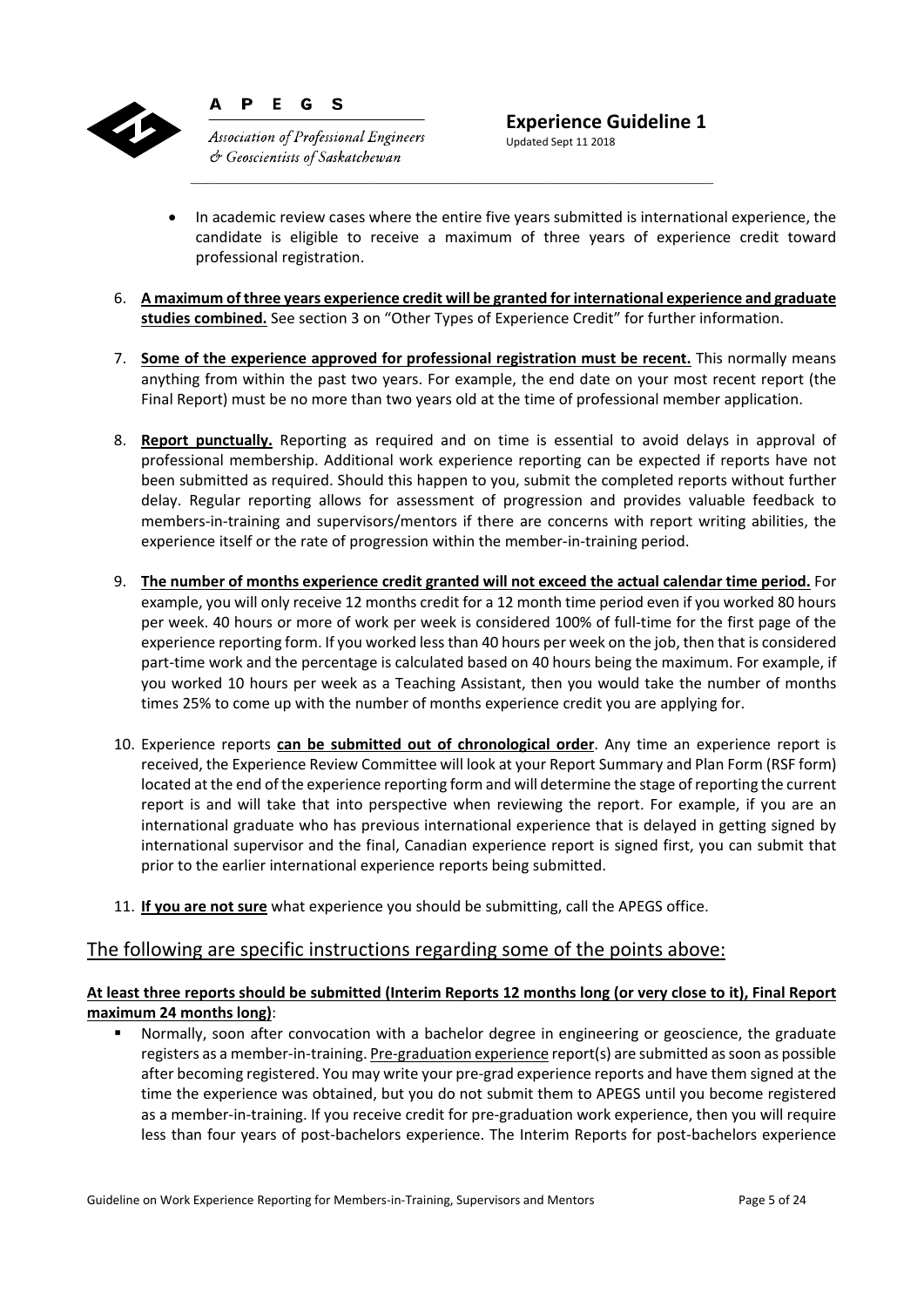

G **Association of Professional Engineers**  $\circ$  Geoscientists of Saskatchewan

 $\mathbf{s}$ 

P

E

Updated Sept 11 2018

would still be submitted on schedule (one year maximum for Interim Reports), however the time period for the Final Report would be for less than two years. See section 3 "Other Types of Experience Credit" for further information on pre‐grad experience credit.

- An Interim Report is submitted at the end of the first year of experience post-bachelors. Note that postbachelors means experience that is not pre‐grad or for your Masters or PhD, so even if you completed a Masters, then went back to work in industry, you would report that as "post‐bachelors" on the Report Summary Form.
- An Interim Report is submitted at the end of the second year.
- The Final Report is submitted at the end of four years of total experience. The Final Report can be up to two years long but may be for less than two years depending on how much pre‐graduation experience credit was approved. **The Final Report** is the last report chronologically and **it is the most important report in the experience review process as it is the last opportunity to assess your qualifications prior to professional registration.**
- Additional Interim Reports are required if there is a change in employer at any other time than those times shown above or when there has been a significant change in job function with the same employer. A change in projects with the same employer is not necessarily considered a change in job. Should you need to submit an Interim Report at a time other than 12 or 24 months due to a change in job, your next reporting period starts again and can be for up to 12 months (unless it is the Final Report, in which case it can be up to two years).

Some members-in-training will not hold the same position or be employed by the same organization for the entire 48 month period. Examples on variations follow:

- a) A member-in-training who worked for company X for 6 months, then moved to company Y for the remainder of the time and had no change in job function would submit reports as follows:
	- Interim Report #1 for 6 months
	- Interim Report #2 for 12 months
	- Interim Report #3 for 12 months
	- Final Report for 1.5 years
- b) A member-in-training who worked for company X for 14 months, company Y for 6 months, company Z for 6 months, and company Q for the remainder of the time would submit reports as follows:
	- $\bullet$  Interim Report #1 for 14 months (company X)
	- $\bullet$  Interim Report #2 for 6 months (company Y)
	- Interim Report #3 for 6 months (company Z)
	- Final Report for 22 months (company Q)

If you are unsure what to do in your particular situation, please contact the Director of Registration at APEGS. You may submit a report at any time if you have any concerns or wish to confirm that your work experience opportunities are providing sufficient progress toward professional registration.

The work experience Report Summary Form (RSF) must be updated and submitted with each report submission. It is the page after the signature page of the work experience reporting form. This Report Summary Form shows the Experience Review Committee the history of reports submitted as well as showing reports you plan to submit.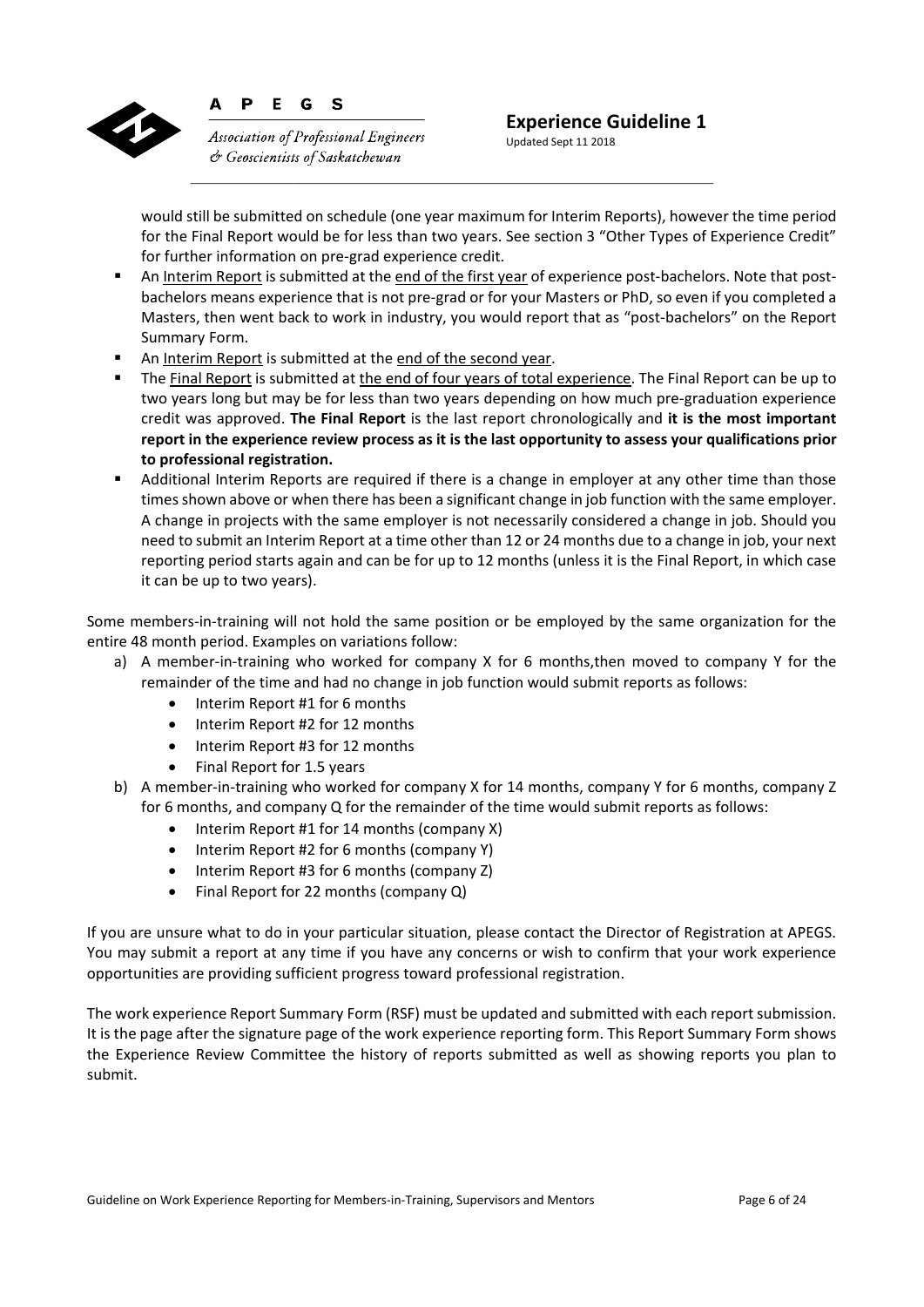

P E G  $\mathbf{s}$ 

**Association of Professional Engineers**  $\phi$  Geoscientists of Saskatchewan

**Experience Guideline 1**  Updated Sept 11 2018

## **2.1. ACADEMIC REVIEW CASES**

This section does not apply to you if you are already registered as a member-in-training and you are submitting work experience toward professional membership.

Member‐in‐training *applicants* who do not have an accredited engineering degree that is recognized by Council and who are being assessed to determine if they have at a minimum a bachelor level education in engineering or geoscience by the Academic Review Committee (ARC) are assigned three confirmatory exams. The confirmatory exams are used as a tool to assess whether or not the *level* of the education is at least the equivalent to Canadian bachelor level. The theory behind using experience assessment as an alternative to confirmatory exams is that the bachelor level education had to be in place in order for the person to perform engineering / geoscience work at the minimum standard expected of a Canadian professional engineer or geoscientist. If the candidate appears to have at least five years of engineering or geoscience work experience (according to their resume) from anywhere in the world, they are given the opportunity by the ARC to have confirmatory exams waived by submitting five years of experience reports to the Experience Review Committee (ERC). The ERC is looking to see if the experience demonstrates that the applicant had to have a bachelor level education in order to do the engineering or geoscience work described in the reports. The level of experience the ERC looks for is the minimum standard required for professional registration for the purpose of waiving confirmatory exams. These are member‐in‐training *applicants* so APEGS is still evaluating their *academics*.

If it can be determined from the experience reports that the candidate appears to have had an education at a sufficient level in order to perform acceptable engineering or geoscience work at the minimum standard for professional registration and confirmatory exams can be waived, then the ERC will also grant experience credit toward professional registration. This is the same assessment as is done for all members‐in‐training who are submitting work experience for the purpose of professional licensure. The number of months of experience credit granted will depend upon how much of the five years of experience submitted is international experience. For example, if all five years is international, then a maximum of three years of experience credit toward professional registration can be granted (because one year is reserved for the Canadian or equivalent‐to‐Canadian experience required). If at least 12 months of the experience is Canadian or "equivalent to Canadian" then up to four years of experience credit toward professional registration can be granted.

All experience reporting requirements detailed in this guideline are the same for academic review cases as for members-in-training seeking experience credit toward professional registration with two exceptions:

- 1. one additional year of experience is submitted for academic review cases for a total of five years;
- 2. strictly project management experience is not acceptable in order to waive confirmatory exams. The majority of the work described in experience reports for academic review cases has to include direct experience in application of theory. In the case of applicants with strictly project management experience, there is normally no application of theory present in the applicant's work directly. A lack of direct experience in application of theory, specifically engineering design and engineering analysis prevents the committee from judging if confirmatory exams can be waived.

Continued on the next page…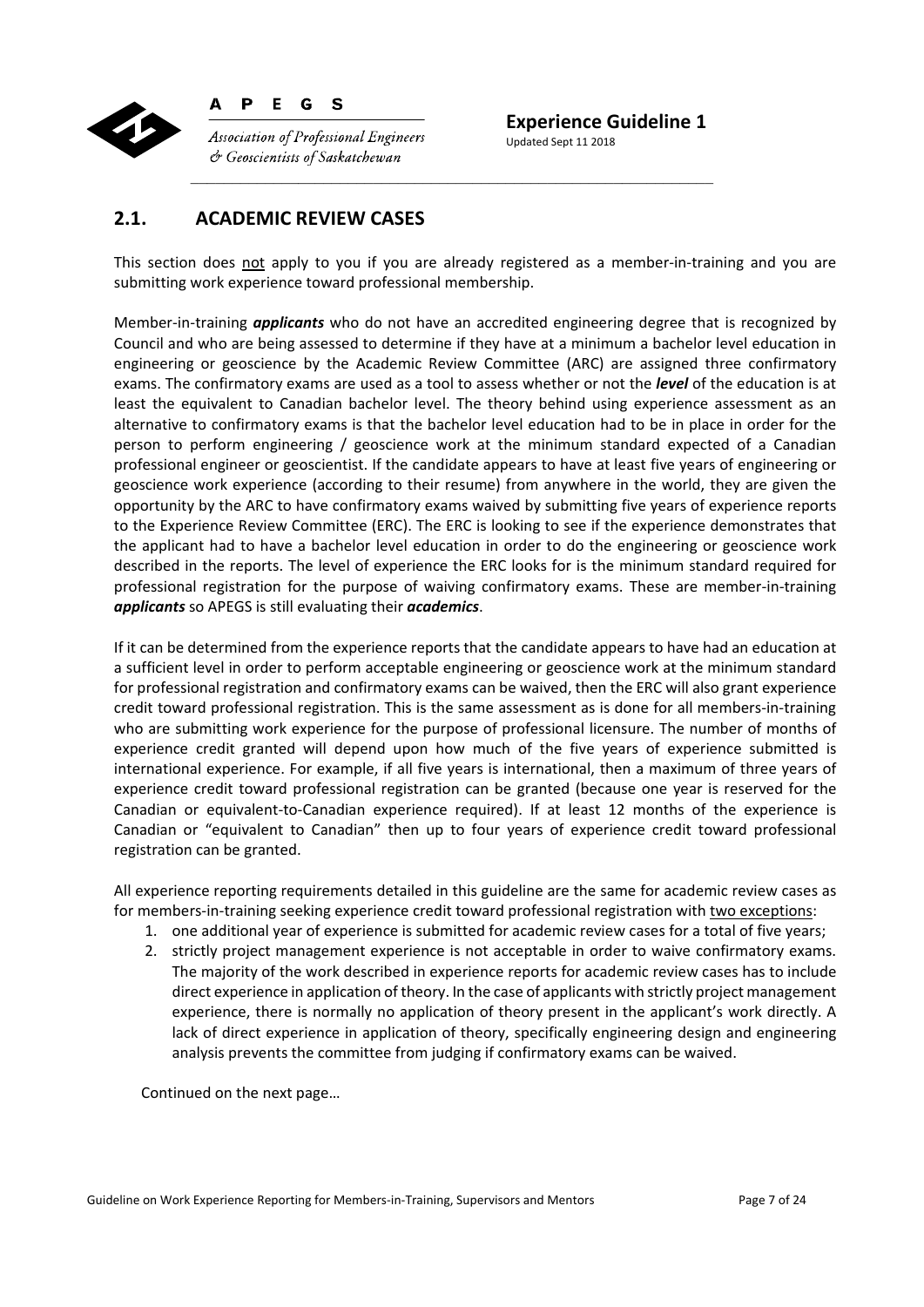

P E G  $\mathbf{s}$ 

**Association of Professional Engineers**  $\circ$  Geoscientists of Saskatchewan

Updated Sept 11 2018

Note that after an applicant has become an engineer-in-training, s/he can submit project management experience for review, but that type of experience is not used in isolation to judge the university level, technical learning in order to waive confirmatory exams.

The remaining experience reporting requirements detailed in this guideline are the same for academic review cases as for members‐in‐training seeking experience credit toward professional registration. For example, you need separate reports for separate jobs, Interim Reports can be one year long and the Final Report up to two years long, etc as stated in section 2 – Schedule for Work Experience Report Submission.

## **3. OTHER TYPES OF EXPERIENCE CREDIT**

You are eligible to receive experience credit for the following types of experience. Normally experience reports for these types of experience are submitted as Interim Reports with separate reports for separate types of experience and/or separate jobs.

| <b>Experience Type</b>                                                                                                                                                                                                            | Maximum experience credit and other details                                                                                                                                                                                                                                                                                                                                                                                                                                                                                                                                                                                                                                                                                                                                                                                                                                                                                                                                           |
|-----------------------------------------------------------------------------------------------------------------------------------------------------------------------------------------------------------------------------------|---------------------------------------------------------------------------------------------------------------------------------------------------------------------------------------------------------------------------------------------------------------------------------------------------------------------------------------------------------------------------------------------------------------------------------------------------------------------------------------------------------------------------------------------------------------------------------------------------------------------------------------------------------------------------------------------------------------------------------------------------------------------------------------------------------------------------------------------------------------------------------------------------------------------------------------------------------------------------------------|
| Pre-graduation                                                                                                                                                                                                                    | One year maximum. Experience has to be from after half of the bachelor level<br>university program of study is completed and it had to have been supervised by a<br>professional engineer, professional geoscientist, engineering licensee (if the<br>experience was within their scope of practice) or geoscience licensee (if the<br>experience was within their scope of practice) registered anywhere in Canada or<br>the USA. There is no opportunity for the mentor arrangement like there is for<br>post-bachelors experience (see section 4 for rationale). Contact the APEGS office<br>to discuss situations where you worked closely with a professional engineer,<br>professional geoscientist, engineering licensee or geoscience licensee, as it might<br>be eligible. This experience is reported as an Interim Report(s) and is submitted as<br>soon as possible after registration as a member-in-training. A separate report is<br>required for separate work terms. |
| Completed thesis-based Masters<br>degree<br>(in engineering or geoscience, as<br>per member-in-training type)<br><b>NOTE:</b> a course-based Masters is<br>not eligible for experience credit<br>toward professional registration | One year maximum. A graduate studies experience report is written on the<br>experience reporting form the same as regular industry experience and should be<br>accompanied by the one-page abstract from the thesis as well as the list of<br>publications arising from the degree if applicable.<br>A maximum of three years of experience credit will be granted for<br>$\bullet$<br>international experience and graduate studies combined (this means it may<br>not be necessary for you to submit a report for your Masters if you will be<br>submitting three years of international experience and one year of Canadian<br>experience).<br>Canadian graduate studies does not count as the one-year Canadian<br>$\bullet$<br>experience requirement.                                                                                                                                                                                                                           |

Table continued on next page…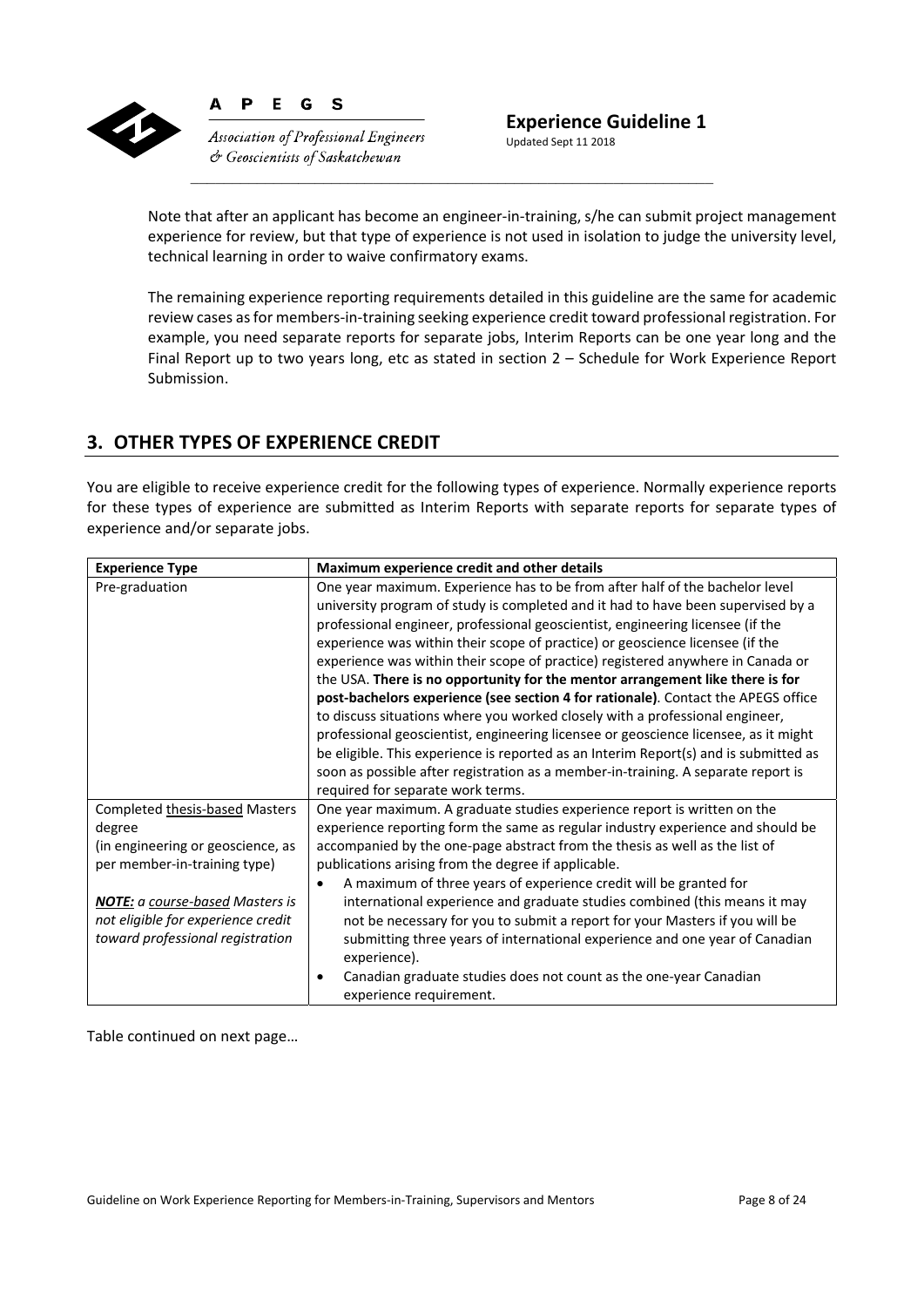

P E G S  $\mathbf{A}$ 

Association of Professional Engineers  $C$  Geoscientists of Saskatchewan

# **Experience Guideline 1**

Updated Sept 11 2018

| <b>Experience Type - continued</b> | Maximum experience credit and other details - continued                              |
|------------------------------------|--------------------------------------------------------------------------------------|
| Completed PhD                      | Two years maximum credit if the PhD program was entered directly after a             |
| (in engineering or geoscience, as  | bachelor program. One year maximum credit when a Masters has been completed.         |
| per member-in-training type)       | The maximum allowable experience credit for graduate studies is two years. Attach    |
|                                    | the one-page thesis abstract and list of publications to the experience report.      |
|                                    | A maximum of three years of experience credit will be granted for<br>$\bullet$       |
|                                    | international experience and graduate studies combined.                              |
|                                    | Canadian graduate studies does not count as the one-year Canadian<br>$\bullet$       |
|                                    | experience requirement.                                                              |
| Engineering or geoscience work     | Any engineering or geoscience projects or Teaching Assistant work not related to     |
| while doing graduates studies      | your graduate degree work can be submitted in a separate report than your            |
|                                    | Masters or PhD report. Engineering or geoscience experience gained with an           |
|                                    | employer outside the university setting can also be submitted in a separate          |
|                                    | experience report. The number of months experience credit granted will not           |
|                                    | exceed the actual calendar time period for reports with overlapping time periods.    |
| International experience           | Three years maximum. The remaining year is reserved for the Canadian or              |
|                                    | equivalent-to-Canadian experience requirement. A maximum of three years'             |
|                                    | experience credit will be granted for international experience and graduate studies  |
|                                    | combined. International experience should be submitted as soon as possible after     |
|                                    | registration. International experience reports need to be signed by the supervisor   |
|                                    | in the same way as Canadian experience. However, a P.Eng. or P.Geo. mentor is        |
|                                    | not required to sign the report if the supervisor was educated as an engineer or     |
|                                    | geoscientist and is considered an engineer or geoscientist in the country where the  |
|                                    | experience was obtained. International experience is normally submitted in Interim   |
|                                    | Reports. It is possible that more than 12 months of Canadian experience will be      |
|                                    | needed for international graduates to increase exposure to the Canadian work         |
|                                    | environment or bring experience to the level required for professional registration  |
|                                    | in Canada.                                                                           |
| Technologist experience prior to   | One year maximum experience credit in exceptional cases where a candidate has        |
| completing bachelor degree         | at a minimum a technologist level education prior to going back to university to     |
|                                    | obtain a bachelor level degree in engineering or geoscience. This experience had to  |
|                                    | have been supervised by a professional engineer, professional geoscientist,          |
|                                    | engineering licensee (if the experience was within their scope of practice) or       |
|                                    | geosciences licensee (if the experience was within their scope of practice) in order |
|                                    | to be considered. The 12 month maximum is reduced by the number of months of         |
|                                    | pre-grad experience credit for a maximum total of 12 months for any experience       |
|                                    | gained prior to completing the university level education in engineering or          |
|                                    | geoscience that was the basis of registration for member-in-training.                |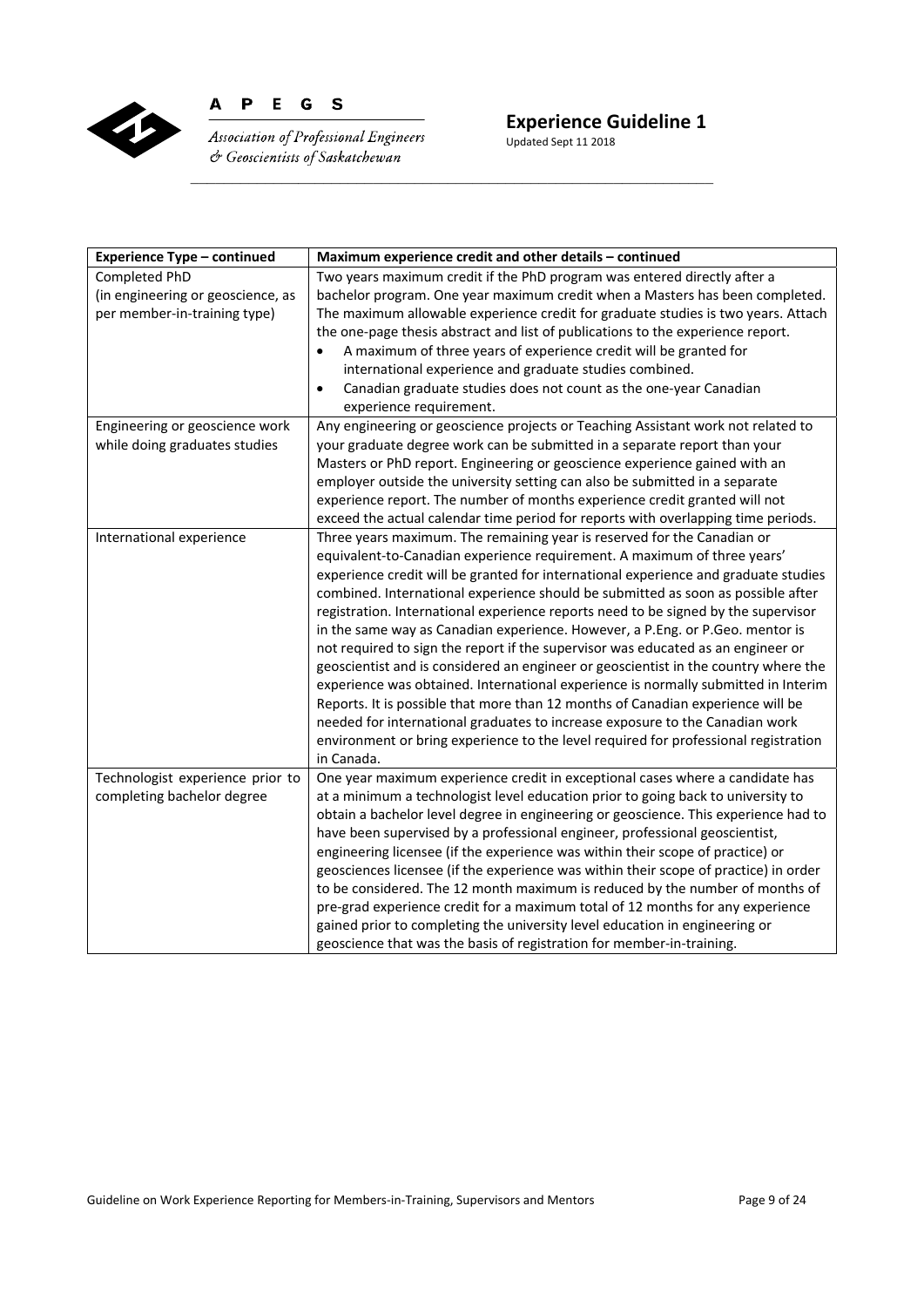

**Association of Professional Engineers**  $\circ$  Geoscientists of Saskatchewan

**Experience Guideline 1**  Updated Sept 11 2018

## **3.1. RECOGNIZING ENGINEERING LICENSEE / GEOSCIENCE LICENSEE EXPERIENCE FOR P.ENG. and P.GEO. APPLICATIONS**

There are two categories of registration with APEGS that are not well known, called Engineering Licensee and Geoscience Licensee. If you are not currently registered as one these, this section does not apply to you. It will be useful for members-in-training to know though that if your supervisor is an Engineering Licensee or Geoscience Licensee, that it satisfies the requirement for a licensed professional supervisor (as long as the work described in the experience report is within the scope of practice of the engineering / geoscience licensee supervisor) and you would not need a P.Eng. or P.Geo. mentor to sign your experience report(s) in addition to your supervisor.

Engineering Licensee and Geoscience Licensee are categories of membership available to those who do not have a bachelor level university program of study in engineering or geoscience and who wish to practice engineering or geoscience. Those who have specific experience in engineering or geosciences as well as the minimum number of years of experience (depending on how much post-secondary education they have), and have been supervised by a professional engineer or professional geoscientist, may be qualified. Licensee membership bestows the privilege and right to practice engineering or geoscience within a specific scope of practice (a "restricted licence") without having to be supervised by a P.Eng. or P.Geo. Please read the *Licensee Member Guide to Applicants* found on the APEGS web site under "Apply", then "Eng / Geo Licensee" for further details.

The situation may arise where an engineering licensee or geoscience licensee goes back to university to obtain a bachelor level university program of study in engineering or geoscience that would qualify them for registration as either an engineer-in-training or geoscientist-in-training. If this person is already registered as an engineering licensee or geosciences licensee, then an exception may be available on experience reporting toward registration as a professional engineer or professional geoscientist, depending on the situation, as follows:

- If the Licensee's experience is within the discipline of the bachelor achieved, then they receive full credit toward professional registration for the experience gained while a Licensee. In some cases, that could result in an applicant immediately fulfilling their minimum four year experience requirement for registration as a professional member.
- If the Licensee's experience is not within the discipline of the bachelor achieved, then they would be processed as a new graduate. Parts of the experience may be eligible for review, but assessed at the time of submission.
- Pre-Licensee work experience is assessed in the same manner as pre-grad / technologist work experience for members-in-training (i.e., maximum of 12 months that had to be supervised by a professional member).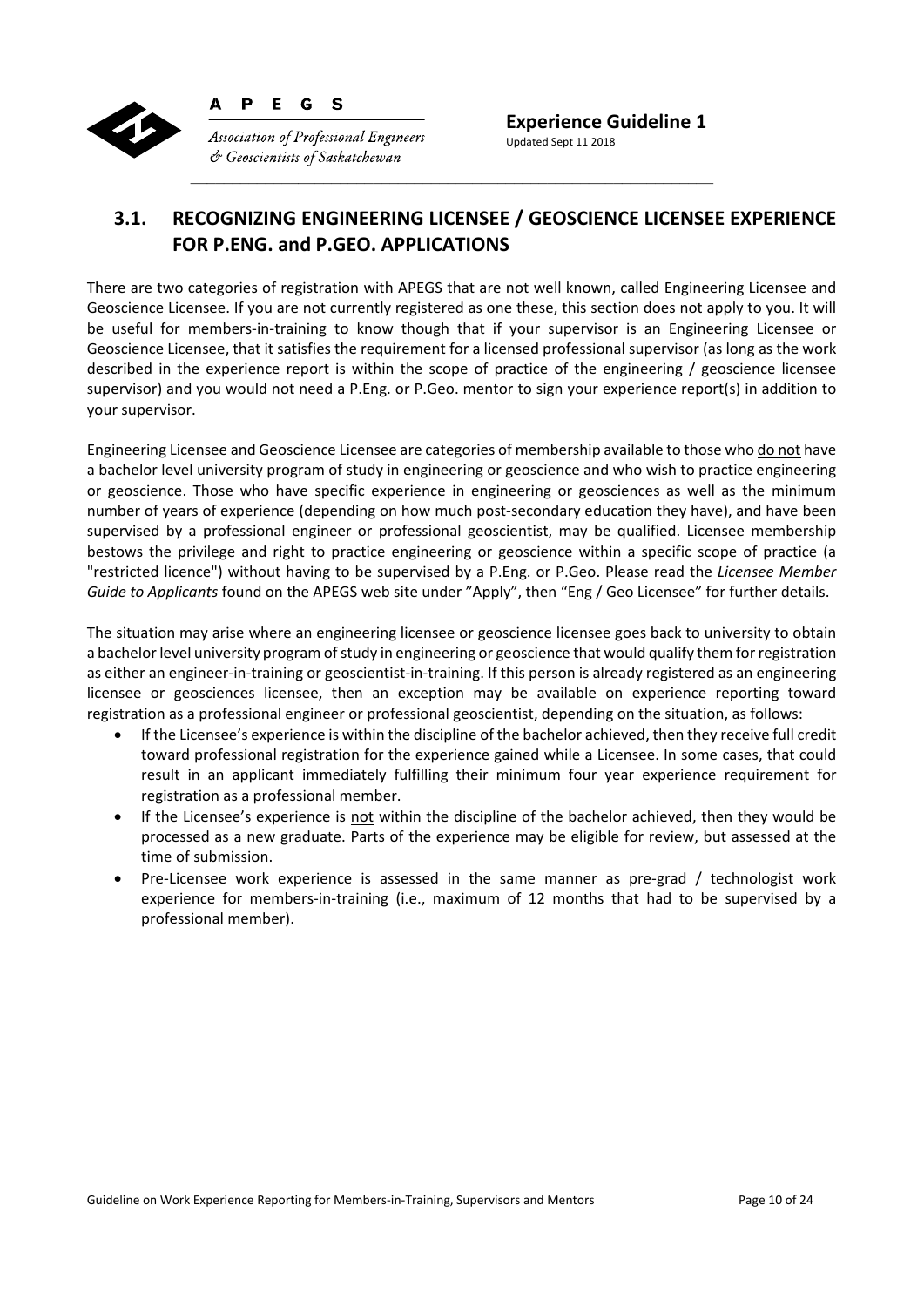

D E G  $\mathbf{s}$ 

**Association of Professional Engineers**  $c$  Geoscientists of Saskatchewan

**Experience Guideline 1** 

Updated Sept 11 2018

## **4. MENTOR REQUIREMENT**

As per sub-section 4(4) of the Regulatory Bylaws, a member-in-training is required to complete the engineering or geoscience work under the direct supervision of a professional engineer or professional geoscientist, or to have a mentor who is a professional engineer or professional geoscientist acceptable to Council, unless, where exceptional circumstances exist in the opinion of Council, the direct supervision or mentor requirement is waived. A written request to Council explaining the circumstances must be submitted in order for a waiver of the mentor requirement to be considered. Council has delegated the authority to review these requests to the Experience Review Committee.

If the supervisor during the reporting period was not a professional engineer or professional geoscientist then a mentor who is a professional member (registered anywhere in Canada), engineering licensee (if the member‐in‐ training's experience was within their scope of practice) or geoscience licensee (if the member‐in‐training's experience was within their scope of practice) needs to review and sign the experience report in addition to the supervisor. There are two exceptions to this:

- 1. for international experience, a P.Eng. or P.Geo. mentor is not required to sign the report if the supervisor was educated as an engineer or geoscientist and is considered an engineer or geoscientist in the country where the experience was obtained.
- 2. if the supervisor was an engineering licensee or geoscience licensee, then there is no need for a second signature under mentor section of an experience report. The engineering licensee or geoscience licensee would simply sign as the supervisor.

#### **Be aware that engineering or geoscience work for projects or properties located in Canada may only be performed by a professional engineer or professional geoscientist licensed in the appropriate provinces/territories or someone being supervised by a professional, appropriately licensed.**

If a mentor is required to sign a report, then the supervisor still signs the report and is verifying that the work described in the report is work that was done by the member‐in‐training. The role of the mentor is to determine if the work is considered acceptable as per *Experience Guideline 2 – Components of Acceptable Engineering Work Experience* or *Experience Guideline 3 – Components of Acceptable Geoscience Work Experience*. The mentor's task is to assess the nature of the work being done by the member‐in‐training. **The performance of that work is the responsibility of the member‐in‐training and his/her employer, and the mentor does not take any responsibility for that performance.** The mentor does not have to be a graduate from the same discipline as the member-in-training, but should be familiar with the work and the industry. The member-in-training's career mentor, if they have one, might not be the best person to sign as mentor for APEGS experience reporting purposes. See the next paragraph on the order of preference when selecting a mentor.

## **A mentor should be selected in discussion with the supervisor using the following order of preference:**

A professional engineer, professional geoscientist, engineering licensee or geoscience licensee who:

- 1) works within the same company, ideally someone either above or parallel to the supervisor. That mentor does not have to work in the same office. Note that if there is a professional member or licensee in the chain of command above the member-in-training, then they would sign as supervisor #2 and a mentor would not be required.
- 2) works for a different company but does work with your company.
- 3) is a former or current colleague.
- 4) you know through other means.
- 5) Selected from the APEGS list of volunteers (submit a Mentor Request form).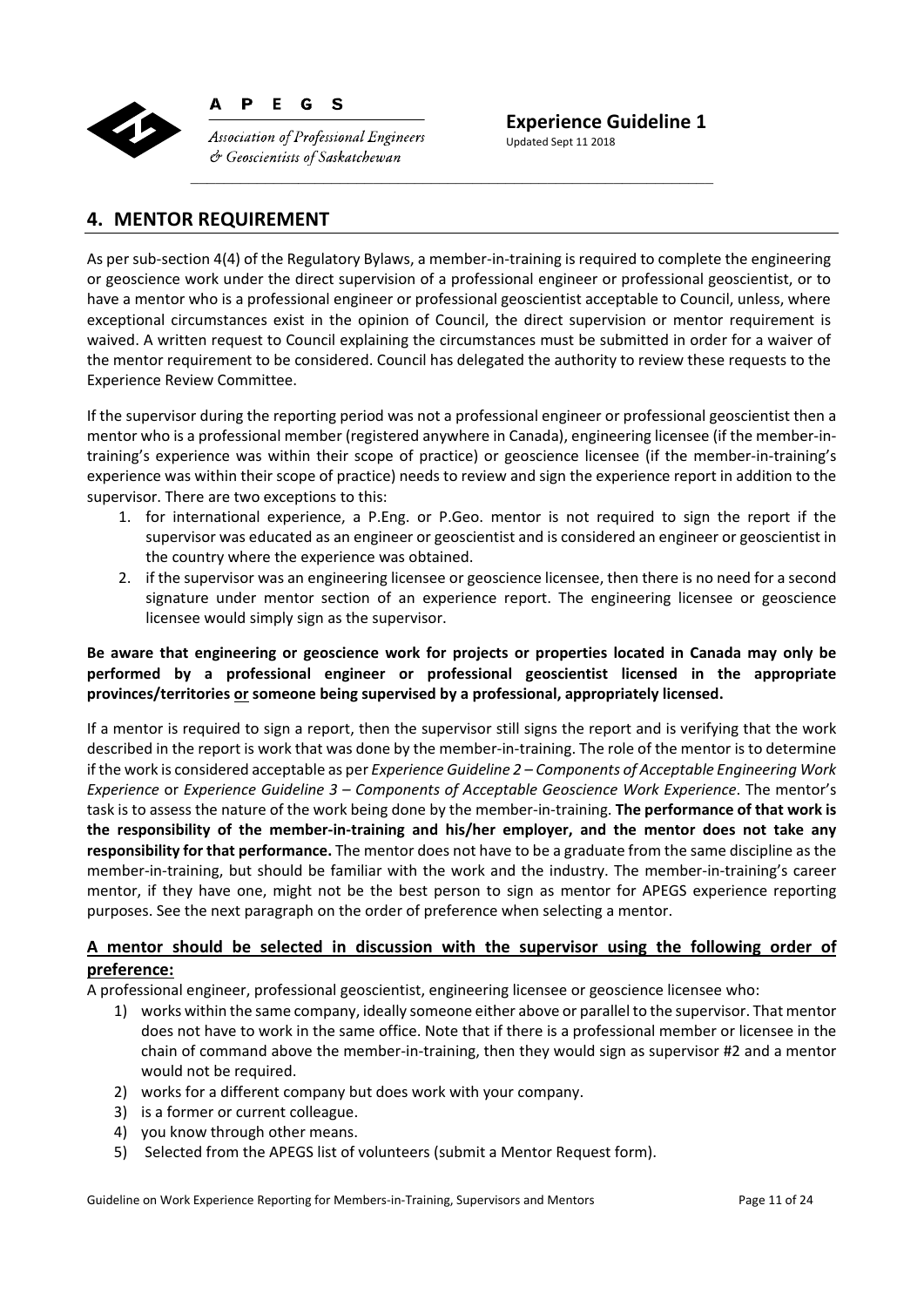

**Association of Professional Engineers**  $\circlearrowleft$  Geoscientists of Saskatchewan

Determine a suitable mentor in consultation with the supervisor using the above guideline. If the potential mentor is agreeable, submit the **Mentor Approval** form to APEGS. APEGS will contact you when the suitability of the mentor has been assessed. An information letter and Agreement of Understanding will be mailed for the member-in-training and the mentor to sign. It is recommended that a copy of the signed Agreement be sent to APEGS to be kept on file. If the mentor selected is in the chain of command above the supervisor, then APEGS will use the Mentor Approval form for information only and an Agreement of Understanding will not be sent because it is not required.

If you do not know of a suitable mentor, APEGS will attempt to find a mentor from the list of volunteers. A request for a mentor can be sent to APEGS by using the **Mentor Request** form. APEGS will contact you when a suitable mentor has been confirmed. Please allow 6‐8 weeks or more for APEGS to locate a suitable mentor. We cannot guarantee that a suitable mentor will be located. Once a match is found, the mentor's name and contact information will be provided to you, at which time you can contact the mentor to set up your first meeting. An information letter and Agreement of Understanding will be mailed for you and the mentor to sign. It is recommended that a copy of the signed Agreement be sent to APEGS to be kept on file.

It is recommended that the mentor and member-in-training meet as required to review work experience reports and depending on how far removed they are (i.e. if working for a different company, then you should meet at least three times per year to start off with). The mentor/member‐in‐training relationship should continue until either: a) the member-in-training attains professional registration; or b) the member-in-training obtains employment where s/he is working under the supervision of a professional member or licensee so that the mentor arrangement is no longer necessary. You should send a notice to APEGS should the mentor arrangement no longer be necessary.

#### **No opportunity for a mentor arrangement for pre‐grad experience, however allowance can possibly be made depending on the circumstances:**

As per section 3 of this guideline, there is no opportunity for a mentor arrangement for pre‐grad experience. The supervisor had to have been a professional engineer, professional geoscientist, engineering licensee or geoscience licensee registered anywhere in Canada or the USA in order to be eligible for experience credit toward professional registration. However, if there was a registered professional supervisor somewhere close in the chain of command or closely involved with the work (even a consultant working with the company), then it can be considered. If this applies to you, a letter attached to the pre-grad experience report explaining the situation and how closely you worked with the professional or licensee can be considered by the Experience Review Committee. The supervisor still signs the report as Supervisor #1 and the registered professional supervisor also signs the report as Supervisor #2.

The rationale behind requiring pre‐grad experience to be supervised by a licensed professional is that the student does not yet have the full education that provides them with the background to work more independently of a professional engineer / geoscientist.

If the supervisor was not a P.Eng. or P.Geo. at the time the experience took place, but was a member‐in‐training and has become a professional since then, then the experience is not normally eligible for credit. The supervisor who was a member-in-training at the time the experience was obtained was not yet qualified for the purposes of developing the candidate's experience. However, if the supervisor was approved as a professional member during the reporting period, it is acceptable for the supervisor to sign and no mentor is required.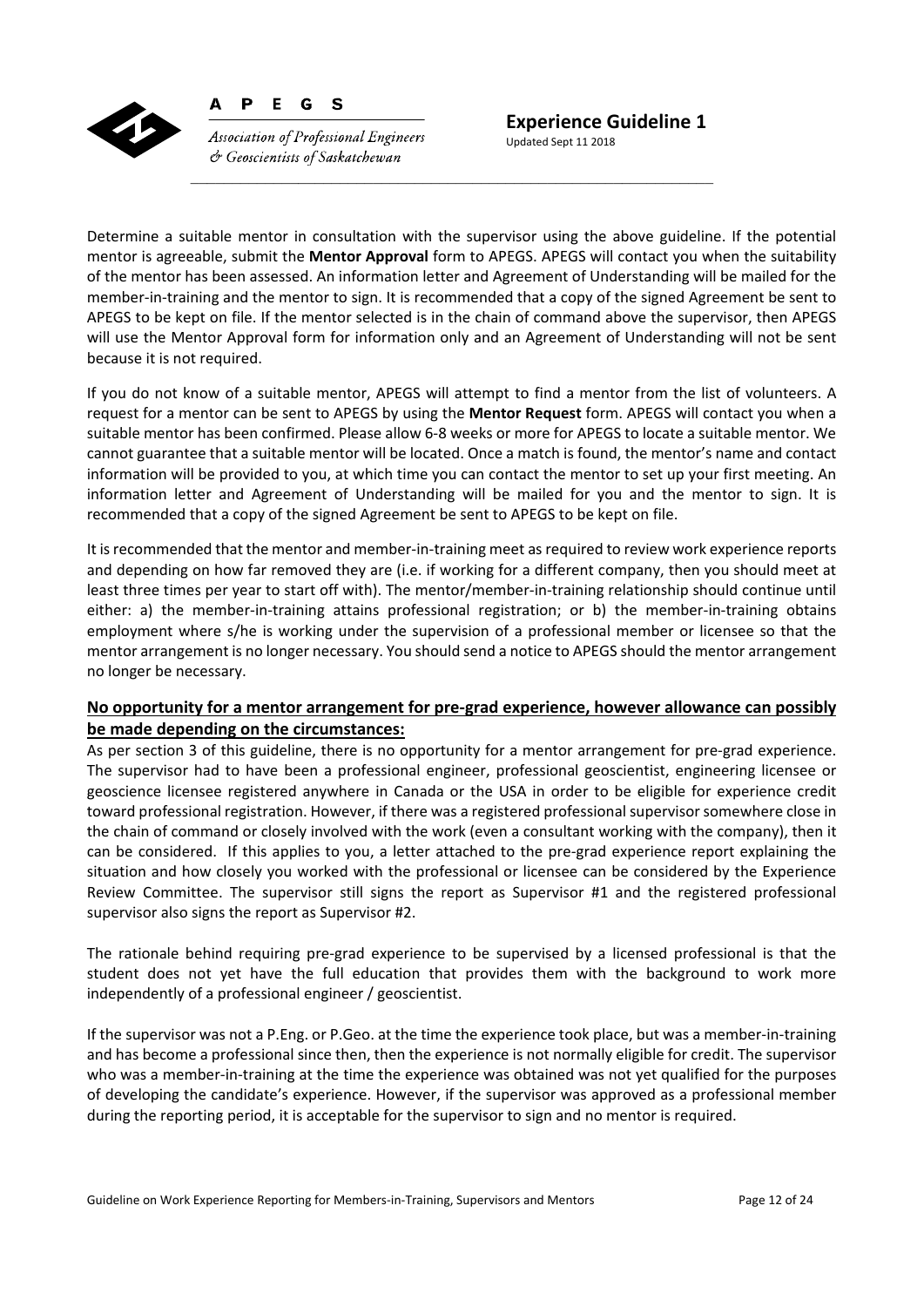

P E G <sub>S</sub>

**Association of Professional Engineers**  $\circlearrowleft$  Geoscientists of Saskatchewan

**Experience Guideline 1**  Updated Sept 11 2018

## **5. INSTRUCTIONS FOR COMPLETING THE EXPERIENCE REPORTING FORM**

The member‐in‐training (or member‐in‐training applicant in academic review cases) completes the experience reporting form in its entirety except for the spots indicated for supervisor completion (and mentor if applicable). There are explanations of these areas in the form and further details can be found in Experience Guidelines 2 and 3. Examples are also provided at the end of this guideline. The reporting form is structured and provides limited space in which work experience is described.

**Since the supervisors and mentors are providing the evaluation and validation of experience, comments from them are essential.**  Members‐in‐training should ensure that the supervisor/mentor is aware that the Experience Review Committee expects comments from them which support the claims of experience. Particularly, in Part 5 – Communication and Work Skills, if the supervisor or mentor have indicated that any of the areas needs improvement (NI) without explanatory comments, then the supervisor or mentor will be contacted for details. Any additional information from the supervisors and mentors that augments the information reported throughout the report is also welcome and helps the Experience Review Committee a great deal when making a decision.

In order to accommodate comments, the form is formatted to provide as much space as required for the supervisors and mentors. The work experience reporting form should be sent electronically to the supervisor (and mentor if required) so that they can enter their comments directly into the document. The initials/signatures are then added where required once the final draft is printed. If it is not possible to circulate the report electronically, then it is acceptable for the supervisor (and mentor if applicable) to hand write their comments, however the chance for delay in assessment is greater if the comments are not legible.

Once the experience report is signed by supervisor(s) and mentor if applicable, it can be scanned and emailed back to the member‐in‐training if mailing is prohibitive (such as supervisors located outside North America). The member-in-training would then print the signed report, and sign page 1 where indicated. The supervisor or mentor could also send the signed report directly to APEGS if they want their feedback to be confidential. If so, the words "Confidential to APEGS" should be prominently marked on each page.

## **5.1. MULTIPLE SUPERVISORS IN A REPORTING PERIOD**

If there was more than one supervisor during a reporting period, only the most recent supervisor needs to include comments and sign the report. However, if the most recent supervisor does not feel comfortable in doing that, signatures will have to be obtained from all supervisors in the reporting period.

## **5.2. OPTIONS FOR SUBMITTING REPORTS TO THE APEGS OFFICE**

It is preferred that completed reports be mailed to the APEGS office to ensure the best quality. If necessary, you can scan and email completed, signed reports to apegs@apegs.ca, however, the scan must be of good quality because they are printed and re‐scanned with all other reports that are being reviewed at Experience Review Committee meetings. The more times the file is printed and scanned, quality may be reduced to the point of making it unreadable, which would delay review.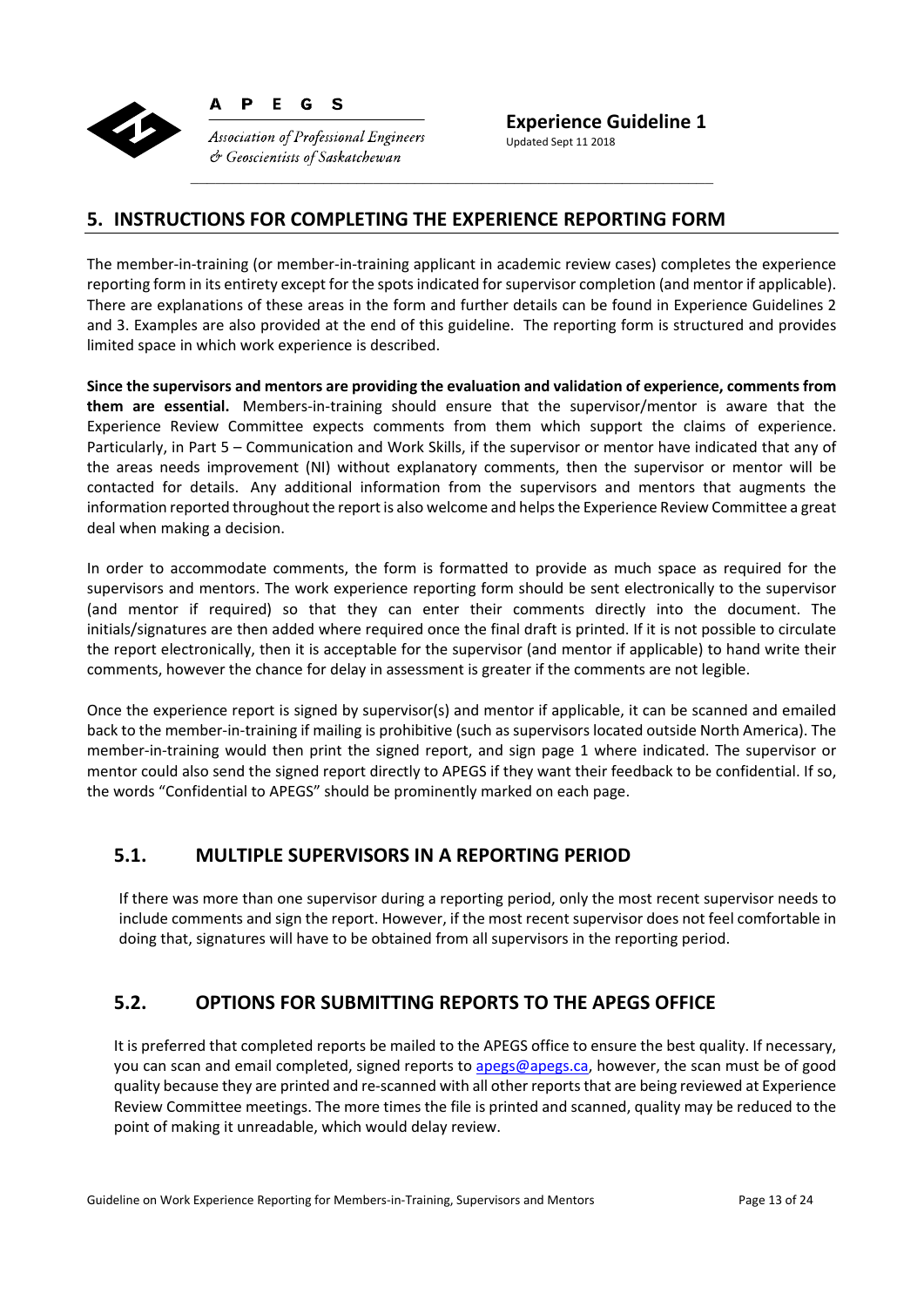

D E G  $\mathbf{s}$ 

**Association of Professional Engineers**  $\phi$  Geoscientists of Saskatchewan

Experience report cut off dates are posted to the APEGS Web site under "Apply", then "Work Experience Reporting". Each cut-off date corresponds to an Experience Review Committee meeting that will occur approximately three weeks after the cut‐off date. APEGS staff compiles all reports into an electronic format which is then provided to reviewers who are given approximately two weeks to read reports. After each meeting, it can take up to one month for results to be compiled and result letters mailed out. Experience results are not provided over the phone or by email due to the large volume of reports being processed.

## **5.3. EXPERIENCE REPORTS PREVIOUSLY PREPARED FOR OTHER ASSOCIATIONS**

If an APEGS member-in-training has experience report(s) written on the experience reporting form of another Canadian Association equivalent to APEGS and the report(s) are either signed by the supervisor(s) or they have been already approved by the other Association, the report(s) are eligible for review by APEGS. APEGS needs to review the four years of experience required for professional registration in its entirety.

What the member-in-training needs to do if the reports qualify for review (i.e., they are appropriately signed):

- 1. Write a request to the Experience Review Committee (ERC) asking that they review the reports (email or letter acceptable). Emails can be sent to apegs@apegs.ca.
- 2. The member-in-training must complete the first two pages of the APEGS experience reporting form for each report and attach it to the front of each report. The first two pages includes sections A to D which has the pertinent information about the particulars of the report and the applicant, supervisor and mentor (if applicable).
- 3. Include the signed experience report that was submitted to the other Association. APEGS will not request reports from other Associations, so the member‐in‐training has to acquire them him/herself.
- 4. Reports will go the Experience Review Committee as usual. If the report does not have the all the information we need in order to make a decision, you will be required to write up the experience on the APEGS experience reporting form and obtain the required signatures. You will be notified if that is the case.

Reports from other Canadian Associations are not eligible for review if they have not been signed by supervisor(s) (and mentor if needed). If you are aware that the experience report you have prepared for the other Association does not have all the information the APEGS will need (as shown in Experience Guideline 1), then it is best to submit the experience on the APEGS experience reporting form and not to bother with submitting the report in the other Association's format.

## **5.4. TROUBLE CONTACTING A SUPERVISOR OR GETTING A REPORT SIGNED**

The member-in-training should use all means possible to try and contact supervisors and mentors in order to sign experience reports, including on-line search, social media sites, white pages of the phone book, email , phone call to the past or current employer, phone call to home, fax, mail a letter, go to their office in person, or go to their home in person where feasible. Also, APEGS can provide you with the preferred mailing address of its members. Some other Canadian Associations have an on‐line member register (or call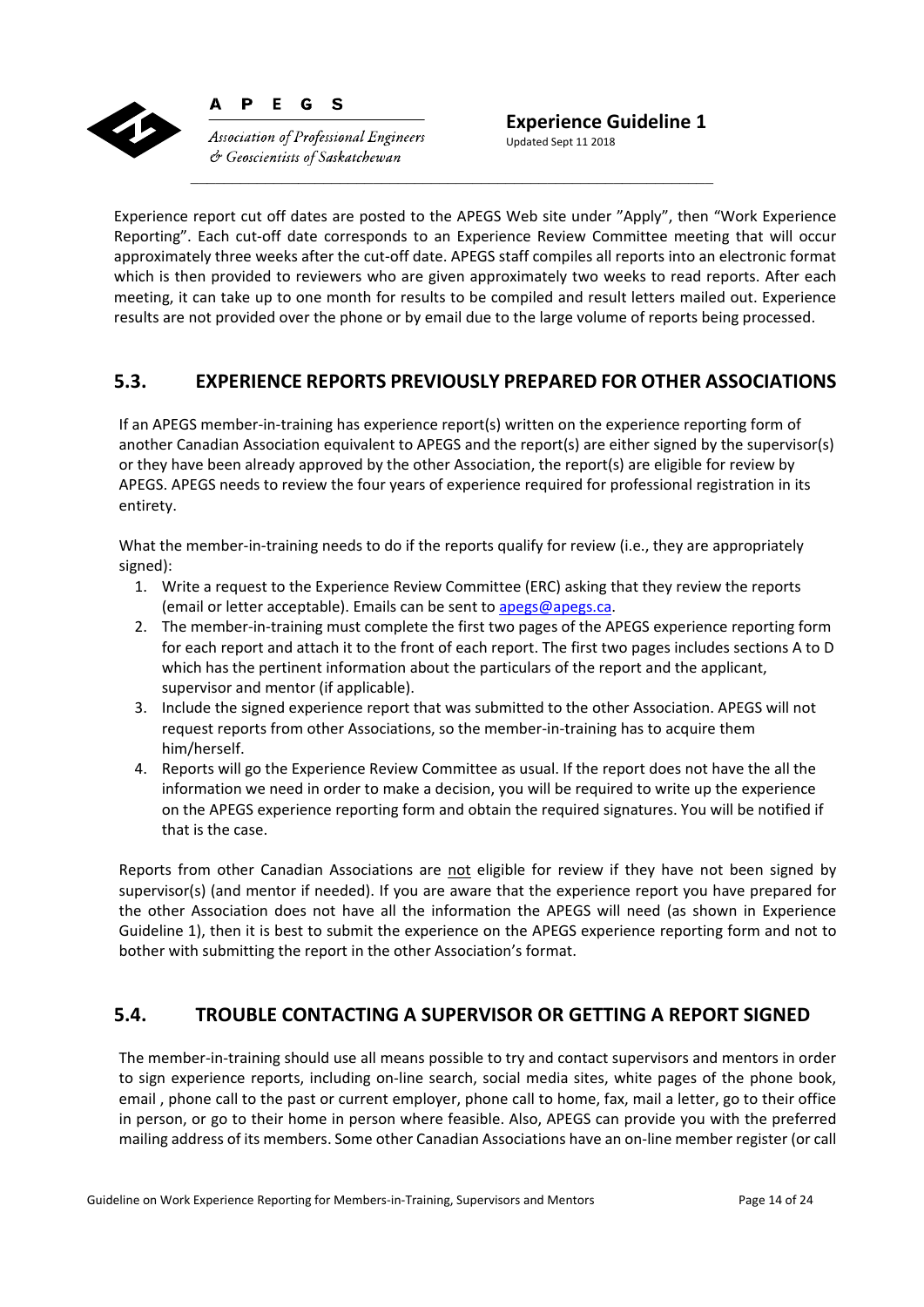

Updated Sept 11 2018

the Association office). The websites of the other Canadian Associations can be found on the APEGS Web site under "About Us", then "Other Associations".

If you still cannot contact the supervisors or mentors after trying all of the above, keep track of everything you tried and the date that each action is taken. This information can be sent to APEGS by email to apegs@apegs.ca. APEGS staff will then review the email and let you know if there is any further ideas we have for you to try.

If you were able to contact the supervisor (or mentor) but are having trouble getting a response or getting the signed report returned, follow the same steps as above for trying to contact a supervisor. If necessary, the Director of Registration will send a request by email or mail asking the supervisor to sign it, with the report attached.

If all of the above efforts fail, you will be notified by APEGS staff that you are being given the opportunity to submit a request in writing to the Experience Review Committee proposing an alternate person to sign in place of the supervisor/mentor and why they would make a good alternate. The letter must also include an explanation of what you tried in order to contact the supervisor and/or mentor. The alternate supervisor / mentor has to be someone who witnessed the work personally. Ideally, the alternate would be an engineer or geoscientist as applicable. APEGS staff will do first review of this request and if it sounds reasonable, then the report signed by the proposed alternate along with the request letter will go to Experience Review Committee for their consideration.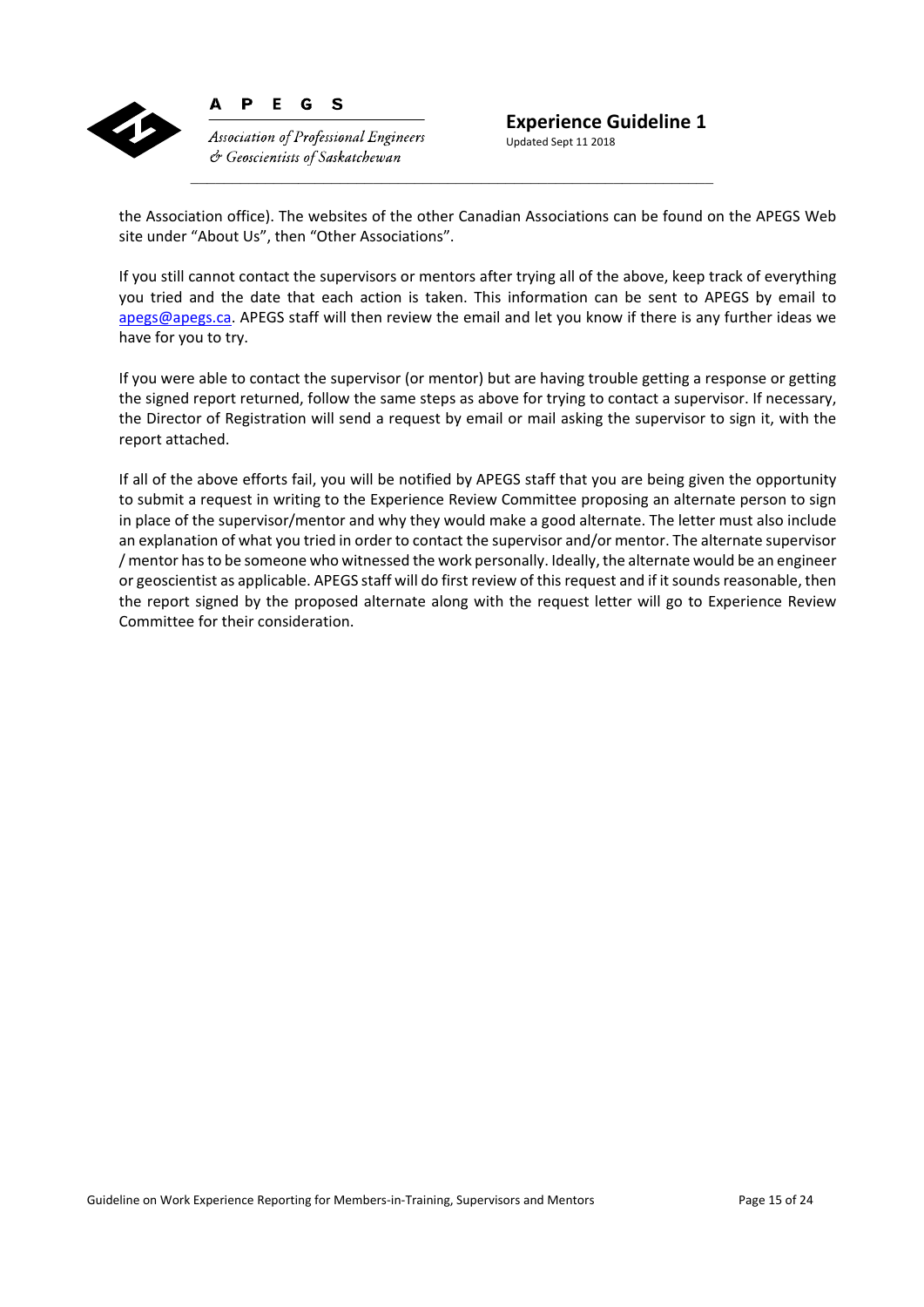

**Association of Professional Engineers**  $\circlearrowleft$  Geoscientists of Saskatchewan

**Experience Guideline 1** 

Updated Sept 11 2018

## **6. GUIDANCE ON WRITING REPORTS**

Completing the work experience reports will help develop the member-in-training's written communication skills. Guidelines on writing the reports are as follows:

- The **quality of the report is expected to be at a professional level**, just the same as any engineering or geoscience report that will be released to a supervisor, colleague or a client. Experience reporting is a peer review process and there will be a number of your peers reading the report.
- Writing must be concise. Only provide the information requested. You should not have to use more space than is provided in the text boxes on each page of the form. However, supervisors and mentors can feel free to provide as much information as they feel necessary in the comments boxes.
- **Professional judgement must be exercised in the selection of appropriate examples.**
- It is important to be very specific in describing the work you did and/or projects you undertook (i.e. provide actual examples of projects worked on). **You select specific projects you worked on that are representative of the type of work you performed and provide specific details on those projects**. Resume style information is not acceptable. Your supervisor (and mentor if applicable) is knowledgeable about your responsibilities, but the examples should have sufficient detail such that others in your field of work, including Reviewers on the Experience Review Committee, can easily understand the specific work performed. This is especially important if you have a change of supervisor or mentor during the reporting period and you provide examples from work done under a previous supervisor.
- Every point in your reports should contain specific information on:
	- o **What you did** ‐ specific engineering / geoscience project example, background (if necessary to provide context), circumstances, your role / responsibilities
	- o **How you did it** ‐ your tasks, methods, challenges, your role
	- o **Why you did it** ‐ reasons including your role / contribution
	- o **What the outcome was** ‐ outcome of the situation / project, include your contribution

#### **In each and every point of your reports, include:**

#### **WHAT** you did

Specific engineering / geoscience example, background (if necessary), circumstances, your role / responsibilities

**HOW** you did it Your tasks, methods, challenges, your role

**WHY** you did it Your role, reasons

#### **OUTCOME**

What was the outcome of the situation, emphasize your contribution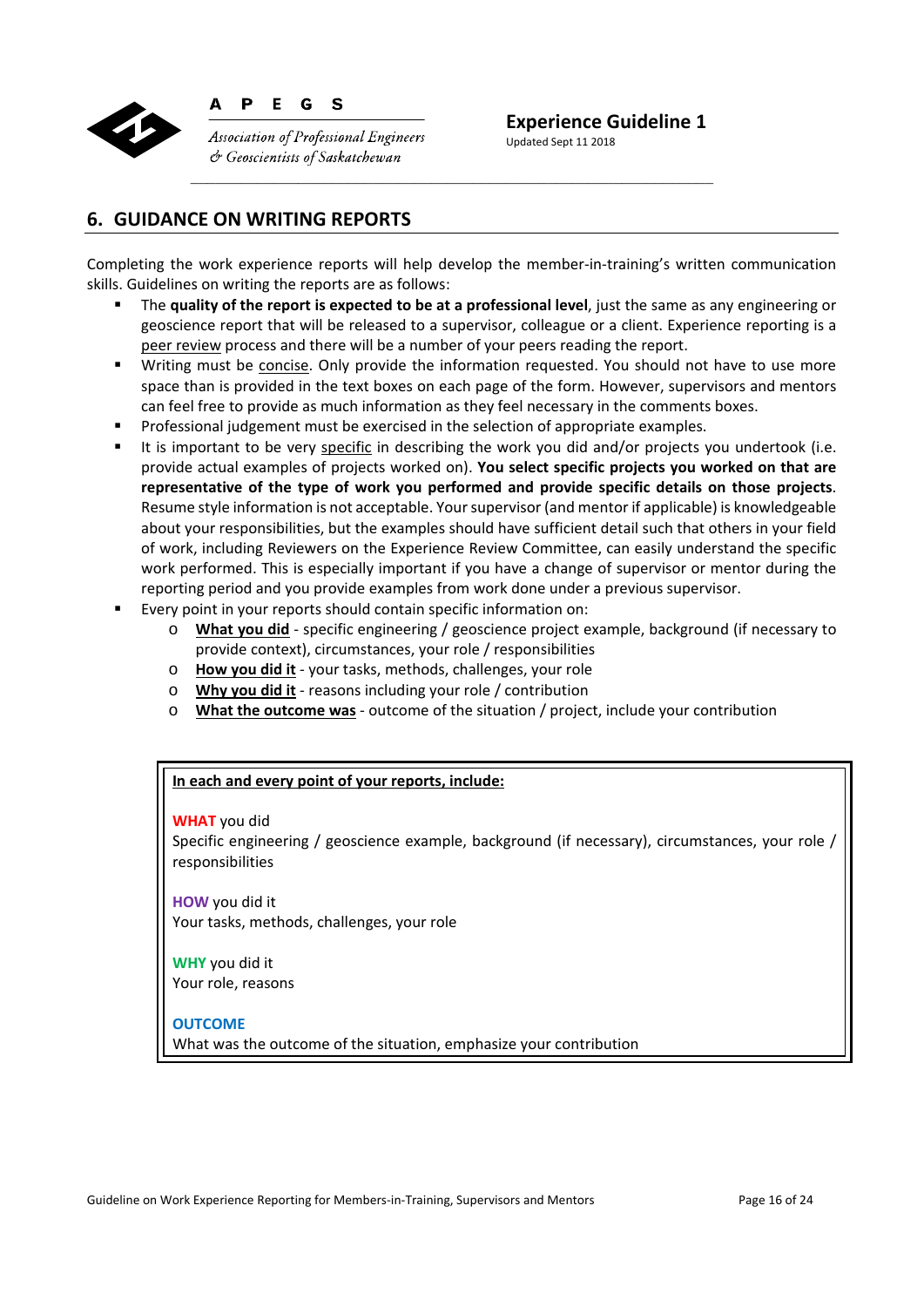

E G  $\mathbf{s}$ 

D

**Association of Professional Engineers**  $\circ$  Geoscientists of Saskatchewan

Updated Sept 11 2018

- Describe your role specifically in the project examples you provide. A short description of the project may need to be provided, but each point in the report should include at least one sentence that is written in first person singular. DO NOT use words such as "assisted", "involved with" or "participated" or similar general references to your work because these are not direct enough in identifying the work you did personally.
- Identify your progression from previous reports. When there has been very little or no change from one time period to the next, you should note that the work is a continuation of previous experience (while still providing details of the specific projects you were working on) and identify how responsibility, complexity and difficulty has increased since the last report or where you have proceeded through different stages of a project (such as from design to implementation).
- A single project can also be used multiple times in different areas of the report as the example. For example, a project may illustrate application of theory (i.e., assisting in the design of a component), practical experience (i.e., monitoring how well the component is working in the field), management (i.e., advising or supervising technicians, monitoring costs), and awareness of social implications (i.e., environmental impact). However, where possible, use different projects or tasks to show the variety of your engineering or geoscience experience.

One of the main reasons that reports must be re‐submitted is that they contain general, vague statements that do not refer to specific projects and it is not clearly stated whether the work described is the work of the member-in-training individually. If someone were to ask you, "What are some of the projects you are working on", your detailed response is what should be written in the experience report. You must then elaborate specifically on your role in the projects.

If confidentiality of projects is a concern, substitute project names and locations with surrogate names (for example, Project X located in Town Q) and let your supervisor (and mentor if applicable) know which projects you are referring to.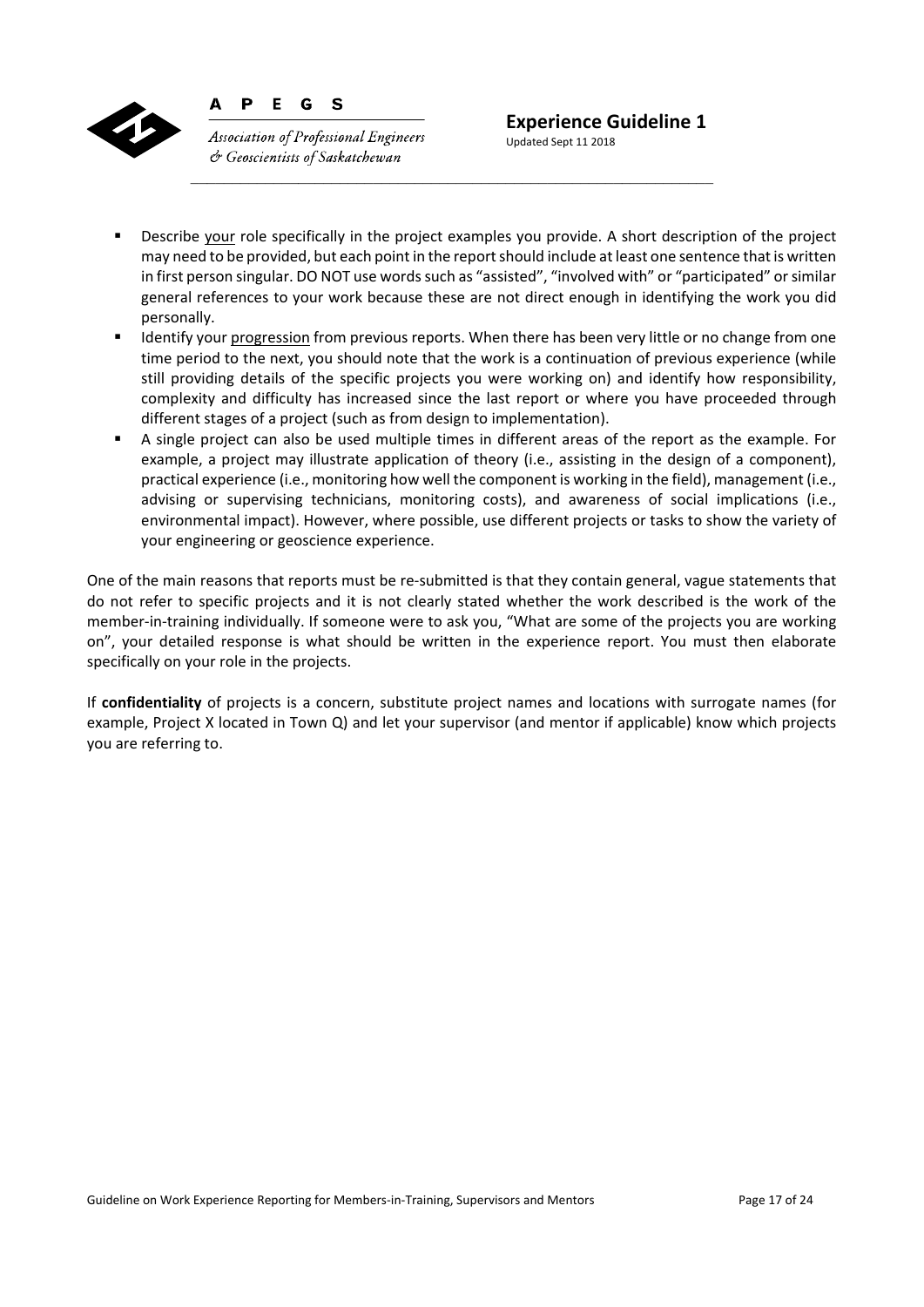

D E G <sub>S</sub>

**Association of Professional Engineers**  $\phi$  Geoscientists of Saskatchewan

**Experience Guideline 1**  Updated Sept 11 2018

## **7. EVALUATION CRITERIA FOR EXPERIENCE**

Experience is assessed against either *Experience Guideline 2 – Component of Acceptable Engineering Work Experience* or *Experience Guideline 3 – Component of Acceptable Geoscience Work Experience* as well as the definition of the practice of professional engineering or the practice of professional geoscience found in section 2 of *The Engineering and Geoscience Professions Act* (the Act). The Experience Review Committee makes a recommendation to the Registrar as to whether or not the experience is acceptable and has met the minimum standard required for professional registration.

#### **The definition of the practice of professional engineering (section 2(m) of the Act):**

… means any act of planning, designing, composing, measuring, evaluating, inspecting, advising, reporting, directing or supervising, or managing any of the foregoing, that requires the application of engineering principles and that concerns the safeguarding of life, health, property, economic interests, the public interest or the environment.

#### **The definition of the practice of professional geoscience (section 2(n) of the Act):**

… means the application of principles of geoscience that include, but are not limited to, principles of geology, geophysics and geochemistry, to any act of acquiring or processing data, advising, evaluating, examining, interpreting, reporting, sampling or geoscientific surveying, that is directed toward:

(i) the discovery or development of oil, natural gas, coal, metallic or non‐metallic minerals, precious stones, water or other natural resources; or

(ii) the investigation of surface or sub‐surface geological conditions.

It is understood that the member‐in‐training's work experience may be of a routine nature at the beginning of the training period. It is expected that there will be progression in the nature of the work, for example, different projects and experiences, an increase in complexity, difficulty and level of responsibility. Thus, the standards are normally expected to increase with experience. However, in some types of work, these factors remain the same even when measured over extended periods (for example, between the second and fourth years). In such cases, the number of months to be credited by the Experience Review Committee will be based on whether the work is classified as professional experience or not.

Professional experience includes work performed under the general guidance of performance standards requiring engineering or geoscience knowledge and education. Original thinking in the analysis and/or synthesis of problems is required to achieve the end result. The professional has the ability to make decisions pertaining to his or her work and assumes technical responsibility in developing the end result.

In crediting the number of months toward professional registration:

- emphasis is placed on the application of theory and practical experience in the earlier stages of the member-in-training's career. However, the individual should demonstrate a reasonable level of social awareness even in the first report.
- Involvement in management is normally expected to increase over the member‐in‐training's career, and should be balanced against technical experience. The requirements for professional membership may still be fulfilled even though direct experience has not been gained in all areas of management.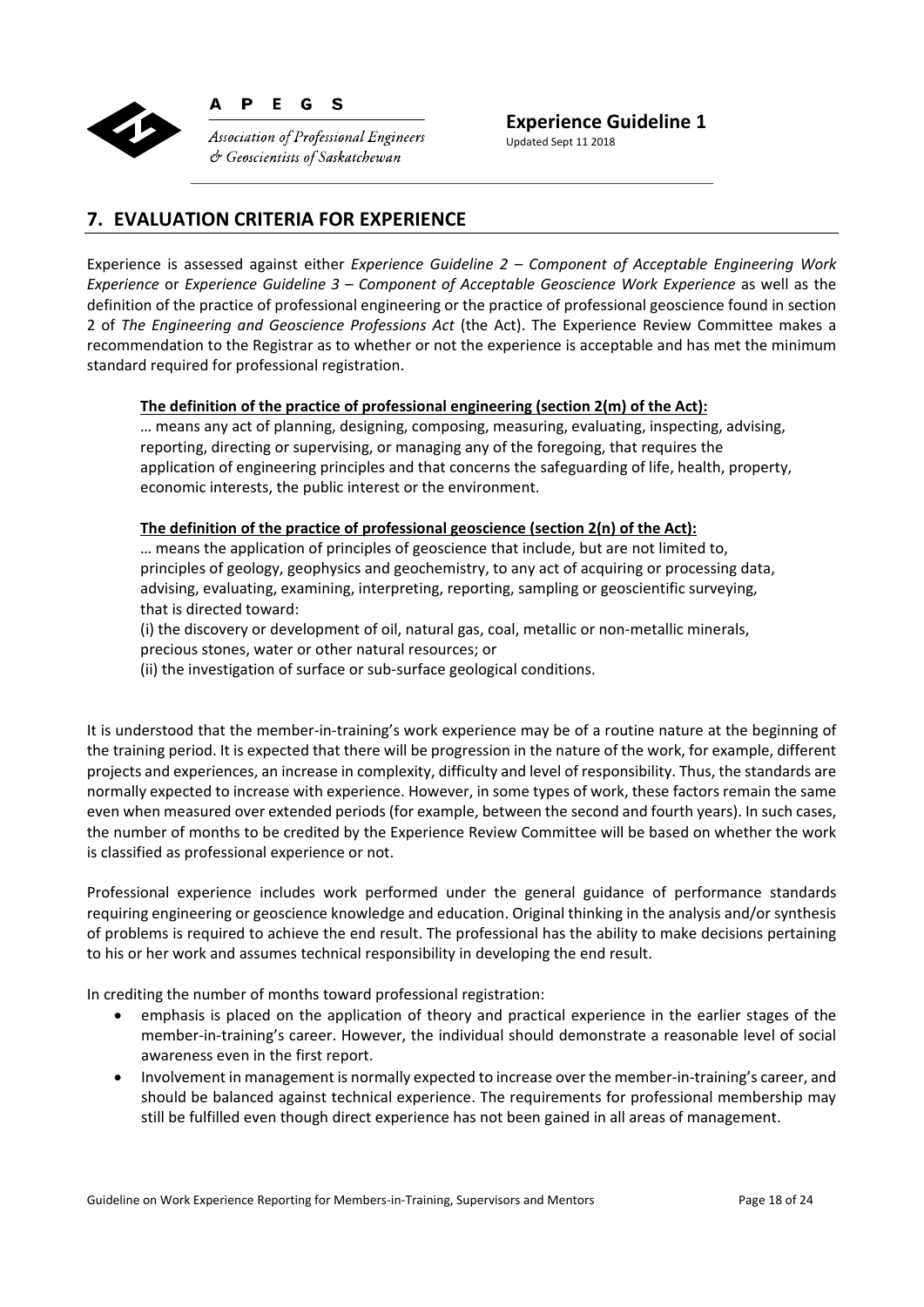

**Association of Professional Engineers**  $\circ$  Geoscientists of Saskatchewan

P E G <sub>S</sub>

Updated Sept 11 2018

- Where the individual has been working in an exclusively technical role, then the application of theory and practical experience, given a reasonable level of social awareness, will be the basis of judgment except for the Final Report where the member-in-training must demonstrate a clear understanding of their professional responsibility to society.
- Where the role has become primarily management, the question of whether the individual was managing an engineering or geoscience function is the guiding factor.
- In general, in order to be prepared for professional registration, experience must include the application of theory/knowledge and include an exposure to the broad areas of practical experience, management and communication.
- **By the Final Report, the member‐in‐training must demonstrate a clear understanding of their professional responsibility to society and this is written in the "social implications" section of the experience reporting form.**

The main audience for experience reports is the current supervisor, however the report may include work from previous supervisors and will be reviewed by the Experience Review Committee in their audit role. Therefore, specific detail should be provided for an evaluator who is familiar with your field of work, but does not know what you have done specifically. Refer to *Experience Guideline 2 ‐ Components of Acceptable Engineering Work Experience* or *Experience Guideline 3 ‐ Components of Acceptable Geoscience Work Experience*, for more detail on what each of the categories of experience reporting includes.

## **7.1. Further information on evaluation criteria for engineers‐in‐training**

The information in this section can also be found in the hyperlinks of the experience reporting form.

#### Part 1 ‐ APPLICATION OF THEORY

Application of theory is the most important work experience reporting area and its skillful application is the hallmark of quality engineering work. A candidate's experience shall include meaningful participation in several aspects of the four theoretical areas listed in this section of the experience reporting form prior to registration as a professional engineer. See Experience Guideline 2 for further information.

If your experience was mostly management of engineering, then you can include in the Application of Theory section the application of theory that those you were overseeing. Management of engineering is also considered the practice of engineering. The committee will be looking to see if you managed an engineering function, not just general project management.

For Application of Theory, **provide six representative examples of your experience from at least two of the areas checked off**. If you did not gain experience in at least one area or cannot provide examples, state why.

You can refer to different aspects of the same project throughout different sections in a report.

#### Part 2 ‐ PRACTICAL EXPERIENCE

Practical experience should provide the candidate with opportunities to become aware of the practical limitations of real systems. See Experience Guideline 2 for further information.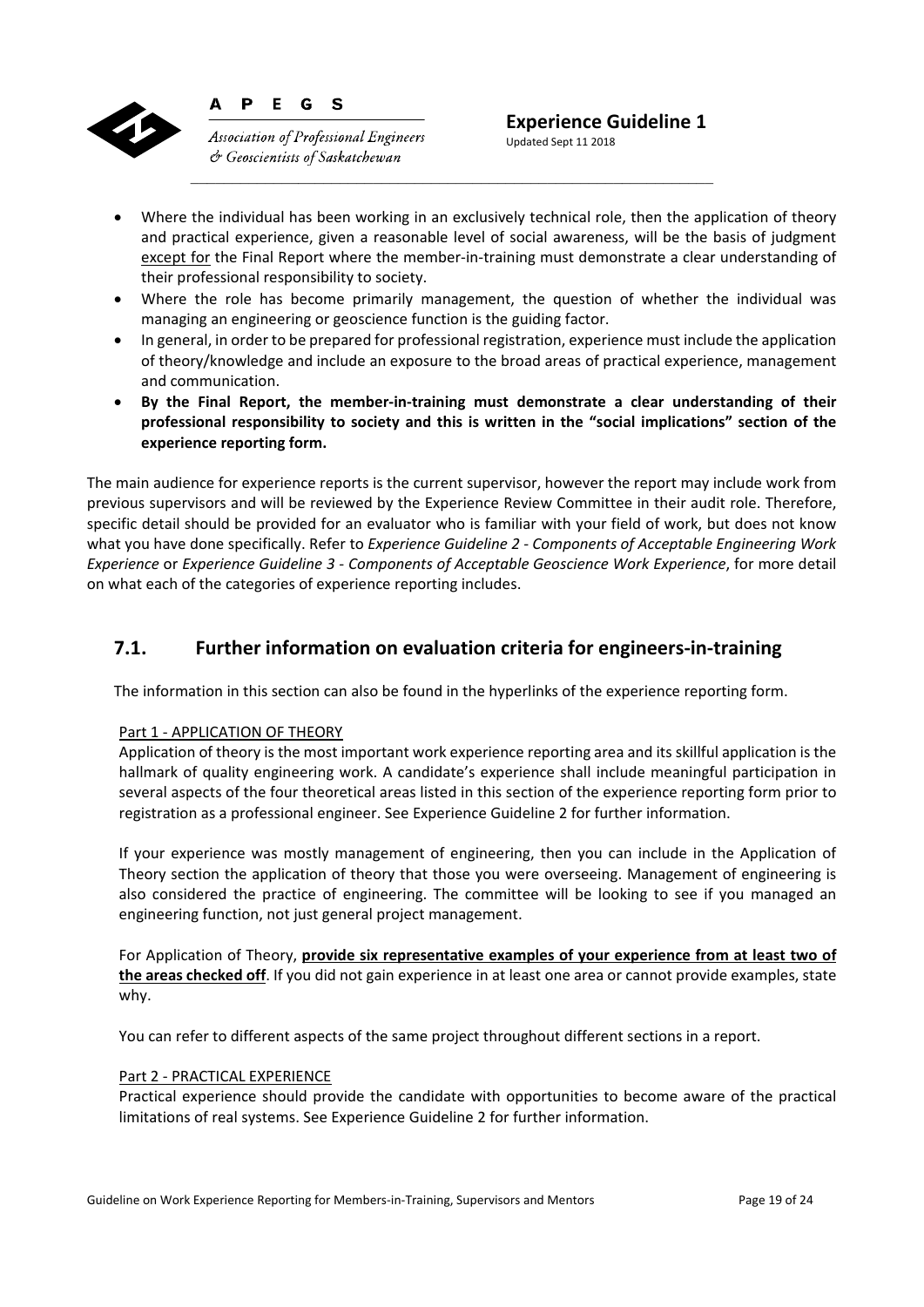

Đ E. G S

**Association of Professional Engineers**  $\phi$  Geoscientists of Saskatchewan

Updated Sept 11 2018

For Practical Experience, **provide six representative examples of experience from at least two of the areas checked off**. Indicate how this exposure to practical experience has added to your understanding of the limitations of real systems. If you did not gain experience in at least one area or cannot provide examples, state why.

#### Part 3 ‐ MANAGEMENT OF ENGINEERING

Management of engineering works includes the supervision of staff, project management, a general exposure to an engineering business environment, and the management of technology from a societal perspective. See Experience Guideline 2 for further information.

For Management of Engineering, **provide one representative example of your experience in each of the areas you checked off. If you checked more than three, choose the three that contributed most to your professional development**. If you did not gain experience in at least one area or cannot provide examples, state why.

#### Part 4 ‐ SOCIAL IMPLICATIONS OF ENGINEERING

The social implications of engineering a critical aspect of the practice of engineering. The work environment should provide realistic involvement for the candidate to heighten awareness of the potential consequences, both positive and negative, of projects worked on. **By the Final Report, the member‐in‐ training must demonstrate a clear understanding of their professional responsibility to society.** See Experience Guideline 2 for further information.

For Social Implications of Engineering, **provide one representative example of the activities that led to your awareness of the social implications of engineering in each of the areas you checked off. If you checked more than three, choose the three that contributed most to your professional development**. If you did not gain experience in at least one area or cannot provide examples, state why.

## **7.2. Further information on evaluation criteria for geoscientists‐in‐training**

The information in this section can also be found in the hyperlinks of the experience reporting form.

#### Part 1 - APPLICATION OF THE KNOWLEDGE OF GEOSCIENCE PRINCIPLES AND PRACTICE

Application of the knowledge of geoscience principles and practice is the most important work experience reporting area. The skillful application of geoscience knowledge is essential to earning professional registration. A candidate's experience shall include active and responsible participation in the five areas listed on this page of the form prior to registration as a professional geoscientist. See Experience Guideline 3 for further information.

For Application of Knowledge, provide six representative examples of your experience from at least two of the areas checked off. If you did not gain experience in at least one area or cannot provide examples, state why

You can refer to different aspects of the same project throughout different sections in a report.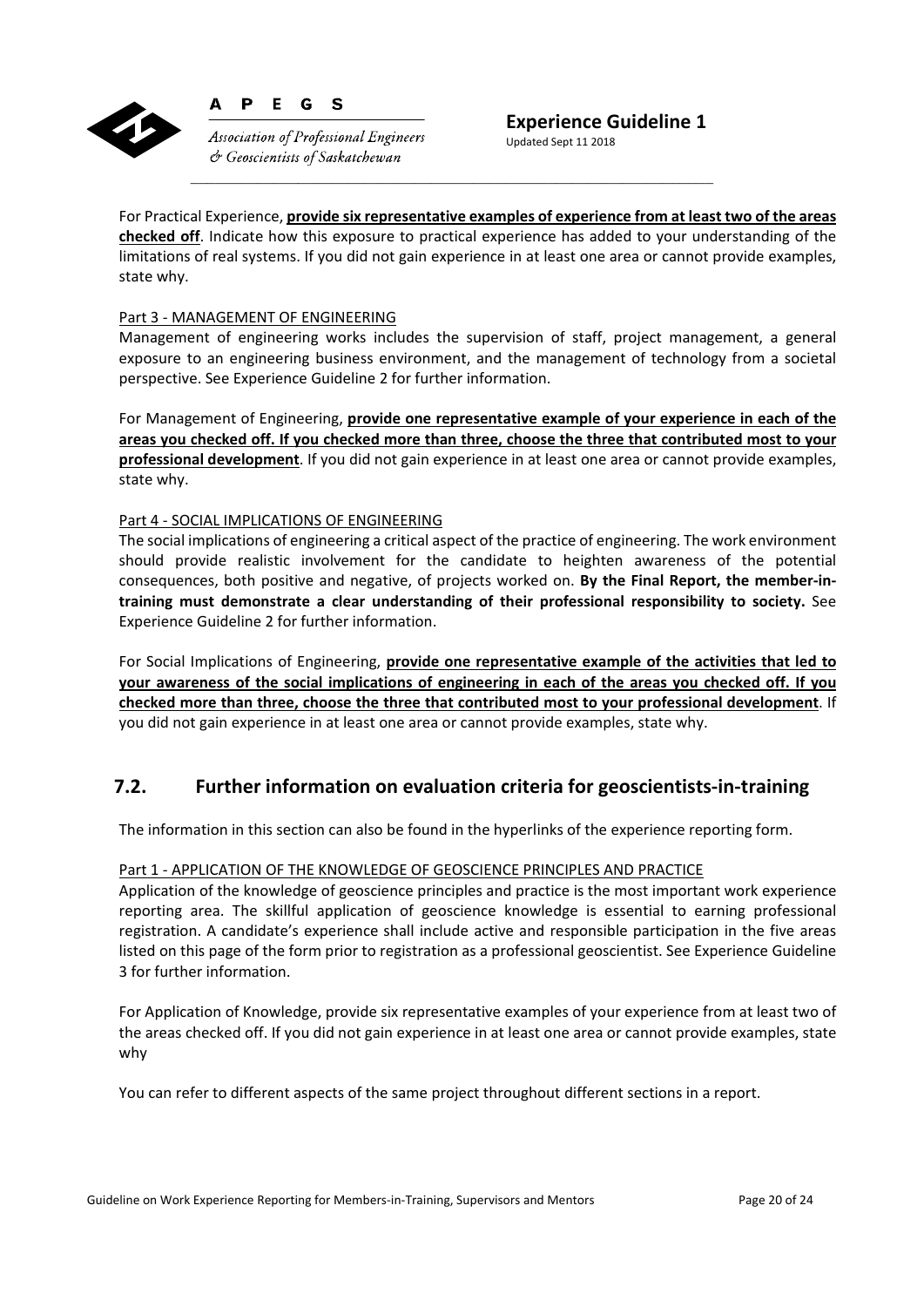

D E G  $\mathbf{s}$ 

**Association of Professional Engineers**  $\circlearrowleft$  Geoscientists of Saskatchewan

Updated Sept 11 2018

#### Part 2 ‐ MANAGEMENT OF GEOSCIENCE

Management of geoscience includes the supervision of staff, project leadership, budgeting and the socially responsible application of geoscientific principles and practices. Candidates must be able to document reasonable progression toward increasing management involvement and responsibility over time. See Experience Guideline 3 for further information.

For Management of Geoscience, provide at least one representative example of your experience in each of the areas you checked off. If you checked more than three, choose the three that contributed most to your professional development. If you did not gain experience in at least one area or cannot provide examples, state why.

#### Part 3 ‐ SOCIAL IMPLICATIONS OF GEOSCIENCE

The practice of geoscience has significant impact on the public in the fields of public and environmental safety, industry, finance and education. Candidates should become aware of the geoscientist's role in society and the social impact of projects in which they are involved. They should understand the role of the geoscientist from these points of view including environmental, economic and the advancement of knowledge. The objective is to foster an awareness of the geoscientist's professional responsibility to guard against conditions which threaten life, property or the environment and to call such conditions to the attention of those responsible. **By the Final Report, the member‐in‐training must demonstrate a clear understanding of their professional responsibility to society.** See Experience Guideline 3 for further information.

For Social Implications of Geoscience, provide one representative example of the activities that led to your awareness in each of the areas you checked off. If you checked more than three, choose the three that contributed most to your professional development. If you did not gain experience in at least one area or cannot provide examples, state why.

## **7.3. Teaching of engineering or geoscience as acceptable experience**

Teaching engineering or geoscience at a university is considered acceptable engineering or geoscience experience as applicable. Engineering courses taught must have engineering science and/or engineering design as defined by the Canadian Engineering Accreditation Board. Geoscience courses taught must have geoscience content as defined by the Canadian Geoscience Standards Board. Include the names of the course(s) you taught, the calendar description and a description of what was included in the course(s) in each of the areas of the experience reporting form.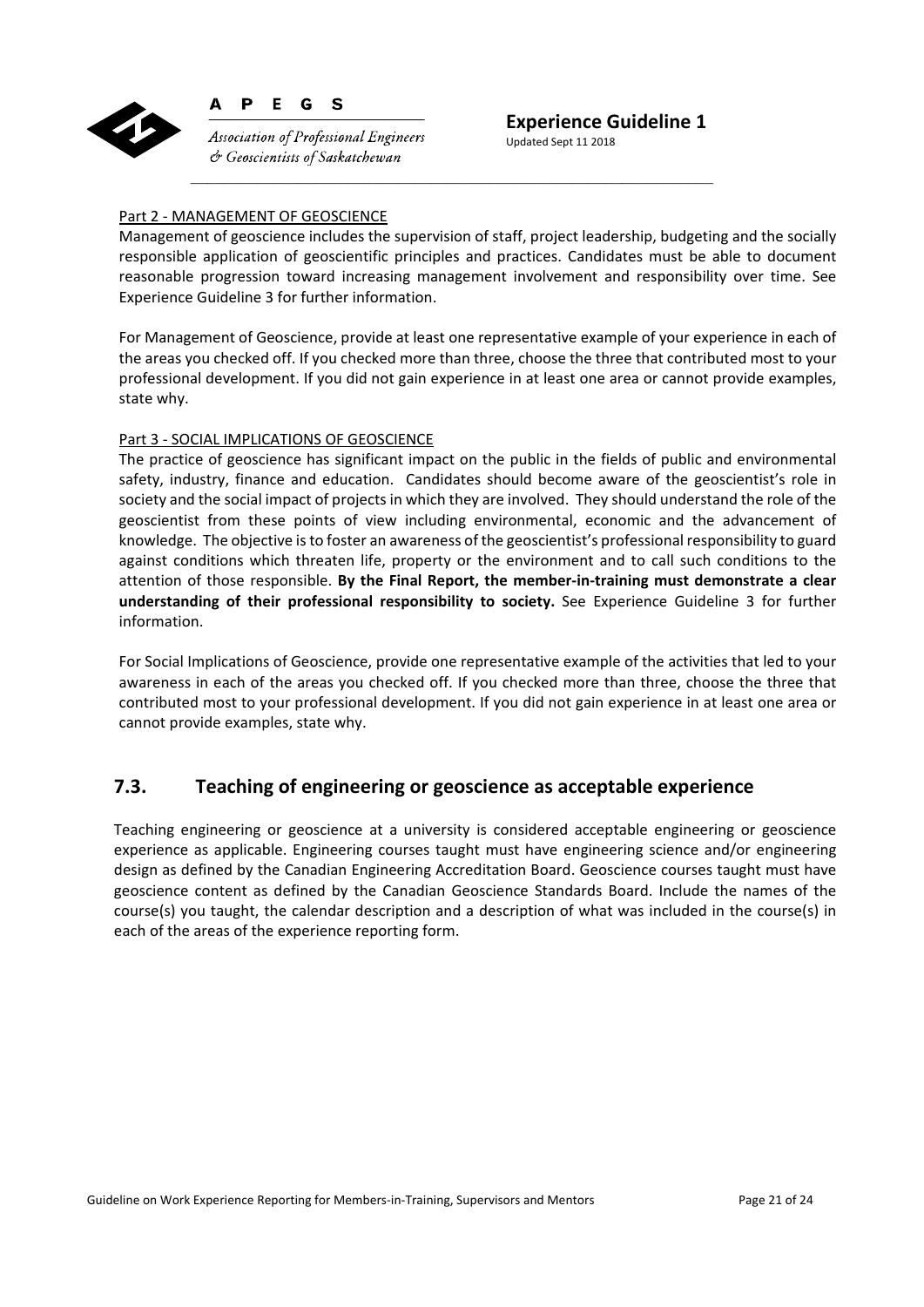

P E G S

 $\circ$  Geoscientists of Saskatchewan

**Association of Professional Engineers** 

**Experience Guideline 1** 

Updated Sept 11 2018

## **8. RESULTS OF EXPERIENCE REVIEW**

Within approximately three months of submitting an experience report you should have received feedback as to whether the experience was acceptable or not. If you have not heard from the APEGS office by that time, contact us to check on the status. If staff at APEGS or the Experience Review Committee identifies concerns with a report or the work experience itself, one or more of the following may occur:

- 1. The member-in-training may be contacted by phone and asked to provide missing or further information.
- 2. The member-in-training may be contacted by letter, with copies sent to the supervisor and mentor outlining the concerns and action required, if any.
- 3. The member-in-training and/or supervisor and mentor may be asked to attend an interview at the place of employment.
- 4. The member-in-training and/or supervisor and mentor may be asked to attend a meeting with committee representatives.

After evaluation, experience reports are placed on file. In order to minimize administrative time, the reports will not be returned. It is advised that you keep a copy of reports before sending them in, not only to keep a record for yourself, but also in case the reports get lost in the mail, which has happened on occasion.

There are four possible outcomes of experience review:

- Approval
- Coaching letter which states that experience was approved but there are improvements required for future submissions
- Re-submit the report because it did not contain the information necessary in order for the committee to make a decision. You would be provided with specific feedback on what the issues were
- Denial of experience credit toward professional registration. Specific reasons for the denial would be provided

The opportunity for appeal always exists if you were asked to re‐submit a report or it was denied.

## **8.1. APPEALS**

There are three levels of appeal explained in detail below:

- a) to the Experience Review Committee
- b) to Council
- c) to the Court of Queen's Bench

The Experience Review Committee's decision on the number of months of experience credit toward professional registration is a recommendation to the Registrar, who is an APEGS staff person appointed by Council. If a member-in-training is not granted the number of months requested in a work experience submission because of a negative assessment by the Experience Review Committee, the member-intraining will be given the opportunity to appeal through one or more re-submissions to the Experience Review Committee.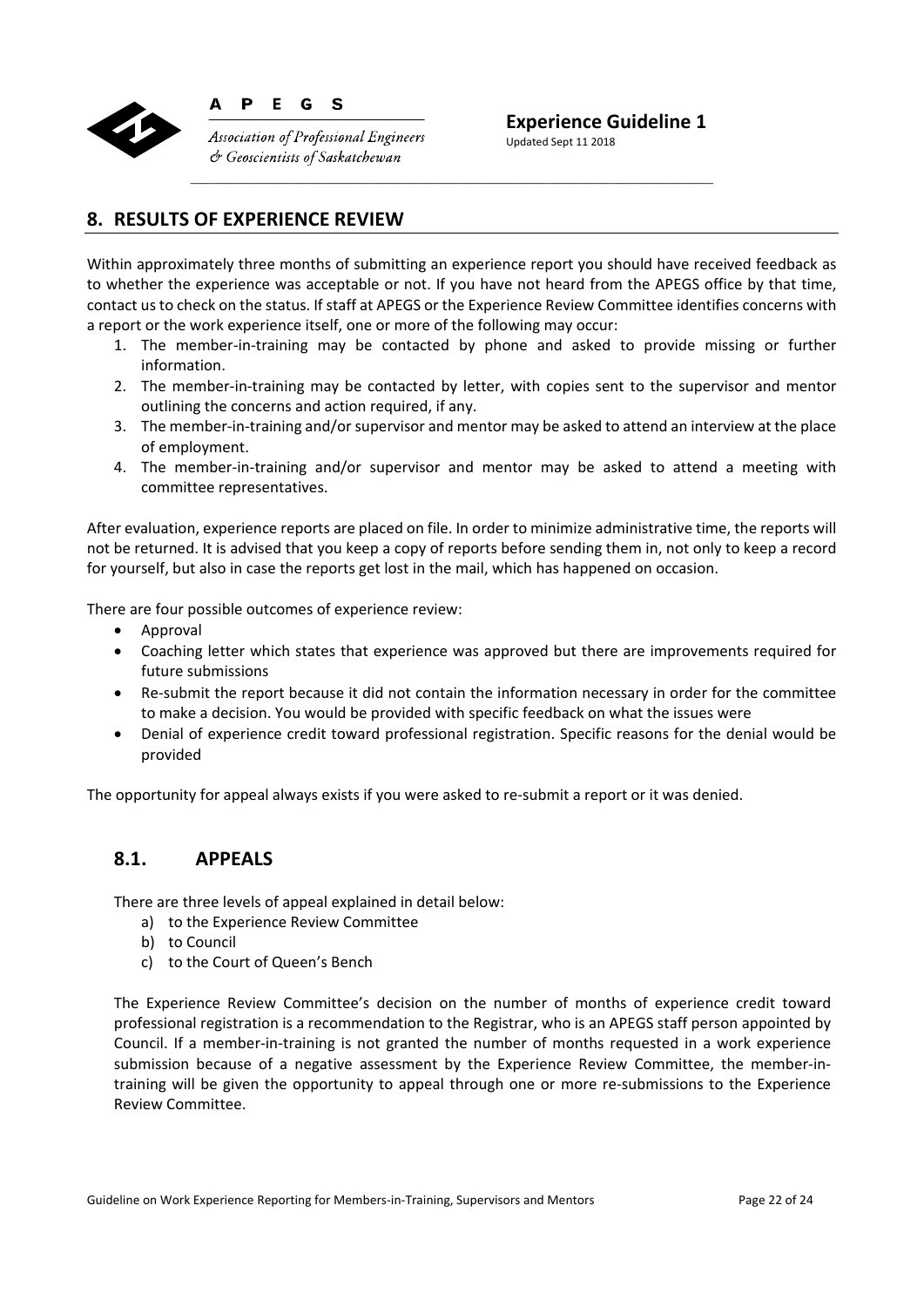

G **Association of Professional Engineers**  $\phi$  Geoscientists of Saskatchewan

<sub>S</sub>

D E

Should the re‐submission(s) to the Experience Review Committee not be successful, that effectively means a professional member application is being denied and the applicant has the opportunity to appeal the decision of the Registrar directly to Council as per section 24 of *The Engineering and Geoscience Professions Act*. Section 19 of the Regulatory Bylaws requires that an appeal to Council be launched within 30 days and that the applicant must set out the grounds on which the he or she alleges that the Registrar's decision is in error, together with any documentation necessary to support the allegation. The Bylaws also provide the right to make a verbal presentation to Council.

Should Council uphold a decision of the Registrar, then the applicant subsequently has the opportunity to appeal to the Court of Queen's Bench for membership or licence being refused (per section 25 of The *Engineering and Geoscience Professions Act*). The assessment of qualifications is the aspect of self‐ regulation that the Courts will typically defer to the expertise of the profession (i.e., the Experience Review Committee). The Court's role in an appeal is to review the process followed to make sure the Association followed the correct process.

## **8.2. DISAGREEMENT WITH SUPERVISOR AND/OR MENTOR EVALUATION**

All members‐in‐training, professional members and licensees are obligated to adhere to the Code of Ethics of the Association they are registered with. The Code of Ethics for APEGS is contained in section 20 of the Regulatory Bylaws which can be found on the APEGS website www.apegs.ca under About Us, Act and Bylaws.

Section 2(e) of the Code of Ethics states "members and licensees shall conduct themselves with fairness, courtesy and good faith towards clients, colleagues, employees and others; give credit where it is due and accept, as well as give, honest and fair professional criticism". If a supervisor or mentor includes a negative comment in an experience report it does not necessarily mean that the experience credit toward professional registration will be denied. It is essential that future and current professionals are aware of areas they need to make improvement.

A member‐in‐training may not agree with the comments or evaluation result by the supervisor or mentor. If that is the case, it should be discussed with the supervisor or mentor and if necessary, an additional letter submitted with the completed and signed experience report stating the concerns.

Should negative comments be included in an experience report, the Experience Review Committee will identify the area of concern (competence or conduct) and attempt to identify personality conflicts to eliminate them from the assessment where they exist. If necessary, the member-in-training, supervisors, mentors, co-workers and other references will be gathered for the committee's consideration.